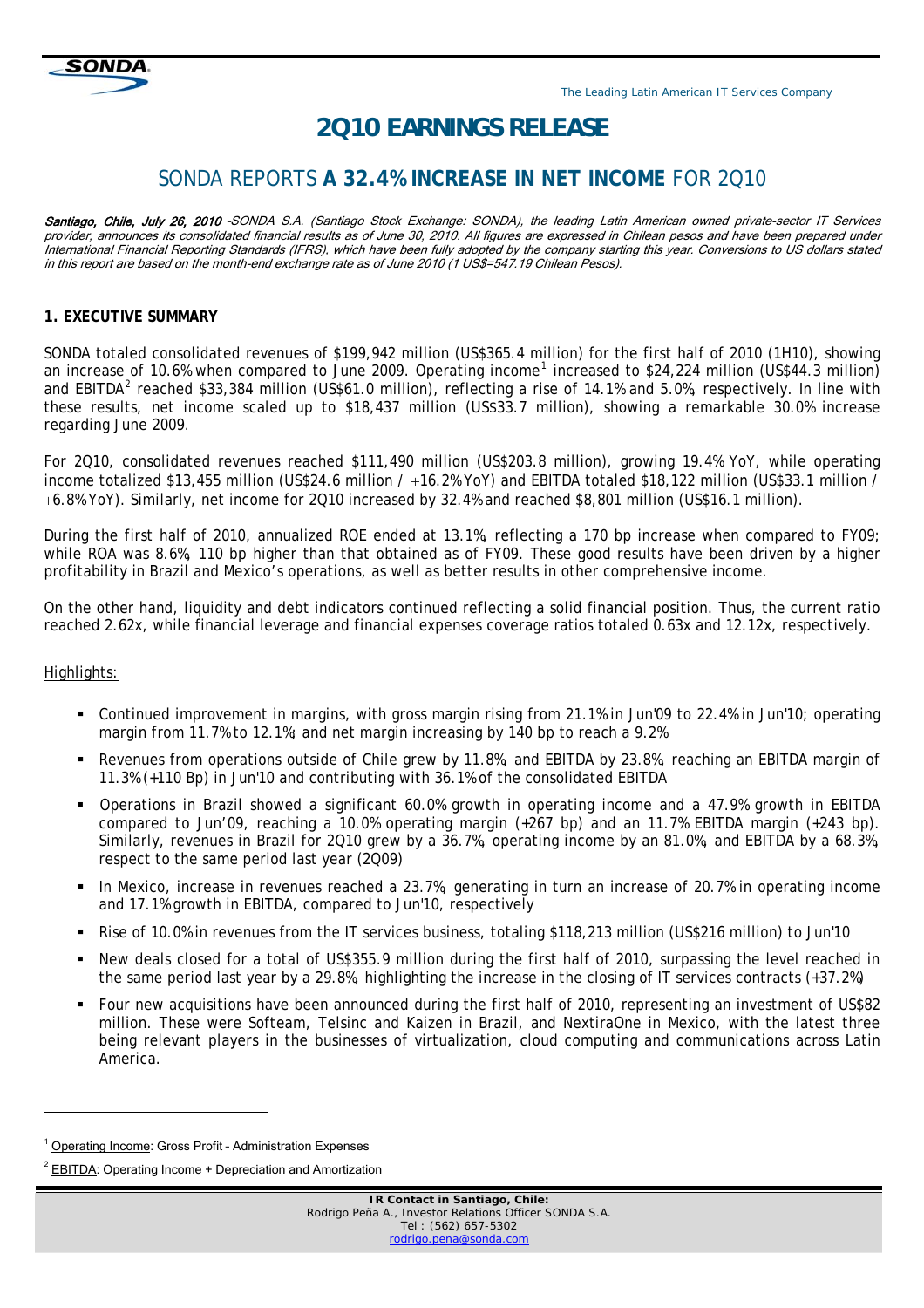

#### **Figure 1 - Consolidated Financial Statements**

| CONSOLIDATED FINANCIAL STATEMENT                                                    |               |            |           |           |  |  |  |  |  |  |
|-------------------------------------------------------------------------------------|---------------|------------|-----------|-----------|--|--|--|--|--|--|
|                                                                                     | SONDA S.A.    |            |           |           |  |  |  |  |  |  |
| In millions of Ch\$                                                                 |               |            |           |           |  |  |  |  |  |  |
| <b>Income Statement</b>                                                             | <b>Jun-09</b> | $Jun-10$   | Desv.     | Var.%     |  |  |  |  |  |  |
| Revenues                                                                            | 180.825       | 199.942    | 19.117    | 10,6%     |  |  |  |  |  |  |
| Cost of Sales                                                                       | $-142.719$    | $-155.116$ | $-12.398$ | 8,7%      |  |  |  |  |  |  |
| <b>Gross Profit</b>                                                                 | 38.106        | 44.826     | 6.719     | 17,6%     |  |  |  |  |  |  |
| Administration Expenses                                                             | $-16.883$     | $-20.603$  | $-3.720$  | 22,0%     |  |  |  |  |  |  |
| Operating Income                                                                    | 21.223        | 24.223     | 3.000     | 14,1%     |  |  |  |  |  |  |
| Depreciation and Amortization                                                       | 10.581        | 9.161      | $-1.420$  | $-13,4%$  |  |  |  |  |  |  |
| <b>EBITDA</b>                                                                       | 31.805        | 33.384     | 1.579     | 5,0%      |  |  |  |  |  |  |
| Other Income                                                                        | 2.280         | 1.380      | $-900$    | $-39,5%$  |  |  |  |  |  |  |
| <b>Financial Income</b>                                                             | 753           | 1.452      | 699       | 92,8%     |  |  |  |  |  |  |
| <b>Financial Expenses</b>                                                           | $-1.564$      | $-2.620$   | $-1.056$  | 67,6%     |  |  |  |  |  |  |
| Foreign Exchange Differences                                                        | $-372$        | 1.001      | 1.373     | $-368,8%$ |  |  |  |  |  |  |
| Income (Loss) for Indexed Assets and Liabilities                                    | $-1.287$      | $-317$     | 970       | $-75,4%$  |  |  |  |  |  |  |
| Other Gains (Losses)                                                                | $-2.296$      | $-2.042$   | 254       | $-11,1%$  |  |  |  |  |  |  |
| <b>Net Income before Taxes</b>                                                      | 18.738        | 23.077     | 4.339     | 23,2%     |  |  |  |  |  |  |
| Income Tax Expense                                                                  | $-3.865$      | $-3.943$   | $-79$     | 2,0%      |  |  |  |  |  |  |
| Net Income from Continuing Operations                                               | 14.873        | 19.134     | 4.260     | 28,6%     |  |  |  |  |  |  |
| Net Income Attributable to Minority Interest                                        | 691           | 696        | 5         | 0,8%      |  |  |  |  |  |  |
| of the<br><b>Net</b><br><b>Income</b><br><b>Attributable</b><br>to<br><b>Owners</b> |               |            |           |           |  |  |  |  |  |  |
| Company                                                                             | 14.182        | 18.437     | 4.255     | 30,0%     |  |  |  |  |  |  |
| <b>Balance Sheet</b>                                                                | <b>Dic-09</b> | $Jun-10$   | Desv.     | Var.%     |  |  |  |  |  |  |
| <b>Assets</b>                                                                       | 453.282       | 496.909    | 43.627    | 9,6%      |  |  |  |  |  |  |
| <b>Current Assets</b>                                                               | 252.735       | 258.981    | 6.246     | 2,5%      |  |  |  |  |  |  |
| Cash and Cash Equivalents                                                           | 111.611       | 40.901     | $-70.710$ | $-63,4%$  |  |  |  |  |  |  |
| Trade Accounts Receivable and Other Receivables, Net                                | 74.257        | 89.072     | 14.814    | 19,9%     |  |  |  |  |  |  |
| Accounts Receivable from Related Companies                                          | 19.699        | 16.892     | $-2.807$  | $-14,2%$  |  |  |  |  |  |  |
| Inventories                                                                         | 12.935        | 23.320     | 10.385    | 80,3%     |  |  |  |  |  |  |
| Other Assets                                                                        | 34.232        | 88.796     | 54.564    | 159,4%    |  |  |  |  |  |  |
| Property, Plant and Equipment, Net                                                  | 50.841        | 53.081     | 2.240     | 4,4%      |  |  |  |  |  |  |
| Investment Properties                                                               | 3.439         | 3.425      | $-15$     | $-0,4%$   |  |  |  |  |  |  |
| Intangibles Assets and Goodwill                                                     | 112.843       | 144.050    | 31.207    | 27,7%     |  |  |  |  |  |  |
| <b>Other Assets</b>                                                                 | 33.424        | 37.373     | 3.949     | 11,8%     |  |  |  |  |  |  |
| <b>Liabilities</b>                                                                  | 166.294       | 191.383    | 25.089    | 15,1%     |  |  |  |  |  |  |
| <b>Current Liabilities</b>                                                          | 77.868        | 98.727     | 20.859    | 26,8%     |  |  |  |  |  |  |
| Other Current Financial Liabilities                                                 | 10.928        | 10.389     | $-538$    | $-4,9%$   |  |  |  |  |  |  |
| <b>Other Liabilities</b>                                                            | 66.940        | 88.338     | 21.398    | 32,0%     |  |  |  |  |  |  |
| Other Non-Current Financial Liabilities                                             | 70.795        | 73.926     | 3.131     | 4,4%      |  |  |  |  |  |  |
| Other Liabilities, Non-Current                                                      | 17.631        | 18.729     | 1.098     | 6,2%      |  |  |  |  |  |  |
| Minority Interest                                                                   | 3.516         | 3.202      | $-314$    | $-8,9%$   |  |  |  |  |  |  |
| Total Shareholders' Equity Attributable to Owners<br>of the Company                 | 283.472       | 302.325    | 18.853    | 6,7%      |  |  |  |  |  |  |
| Total Liabilities and Shareholders' Equity                                          | 453.282       | 496.909    | 43.627    | 9,6%      |  |  |  |  |  |  |
|                                                                                     |               |            |           |           |  |  |  |  |  |  |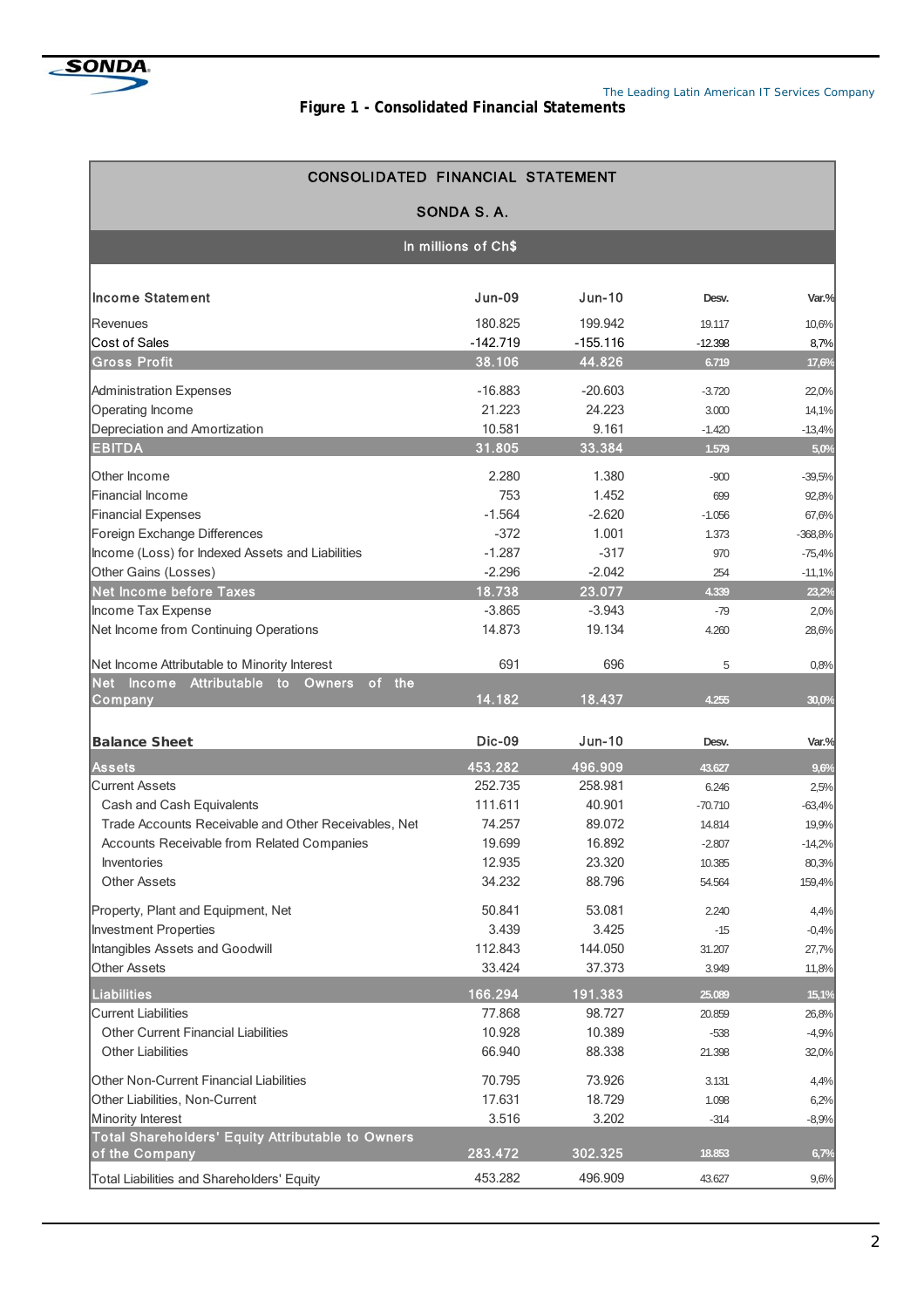

# **2. MANAGEMENT DISCUSSION AND ANALYSIS ON 1H10 AND 2Q10 CONSOLIDATED RESULTS**

# **CONSOLIDATED RESULTS FOR JUNE 2010 (1H10)**

#### **REVENUES**

Consolidated revenues amounted \$199,942 million (US\$365.4 million) for 1H10, representing a 10.6% increase when compared to the same period last year, mostly explained by:

- 10.0% rise in revenues from IT services business YTD, totalizing \$118,213 million (US\$216.0 million), as a result of:
	- ‐ 26.8% greater revenues from IT support services (+\$5,979 million / US\$10.9 million), mostly due to a greater level of activity in Brazil and OPLA
	- ‐ 14.7% increase in professional services' revenues (+\$4,386 million / US\$8.0 million), primarily coming from operations in Brazil and OPLA
- growth of 21.1% in platforms business, with total revenues of \$57,657 million (US\$105.4 million), mainly as a result of:
	- larger hardware sales (+\$10,456 million / US\$19.0 million), essentially due to new businesses in Chile and Brazil
- application business reached revenues of \$24,072 million (US\$44.0 million) for 1H10, representing a 6.6% decline regarding 1H09, mostly explained by:
	- increase in license sales (+\$2,321 million / US\$4.2 million), specially from SAP and proprietary software in Brazil, was not large enough to offset lower revenues from software implementations projects

Regarding revenue breakdown by business line, IT services business contributed with a 59.1% of consolidated revenues during 1H10, applications service line provided a 12.0% and platforms business generated the remaining 28.8%.

| <b>SONDA CONSOLIDATED</b>           |               |               |         |
|-------------------------------------|---------------|---------------|---------|
| <b>Revenues in Millions of Ch\$</b> | <b>Jun-09</b> | <b>Jun-10</b> | %       |
| <b>Business Line</b>                |               |               |         |
| lPlatforms                          | 47.601        | 57.657        | 21,1%   |
| <b>IT Services</b>                  | 107.452       | 118.213       | 10,0%   |
| Applications                        | 25.772        | 24.072        | $-6,6%$ |
| <b>Total</b>                        | 180.825       | 199.942       | 10,6%   |
| <b>Share by Business Line</b>       |               |               |         |
| Platforms                           | 26,3%         | 28,8%         |         |
| <b>IT Services</b>                  | 59,4%         | 59,1%         |         |
| Applications                        | 14,3%         | 12,0%         |         |
| <b>Total</b>                        | 100,0%        | 100,0%        |         |

# **Figure 2 - Consolidated Revenues by Business Line**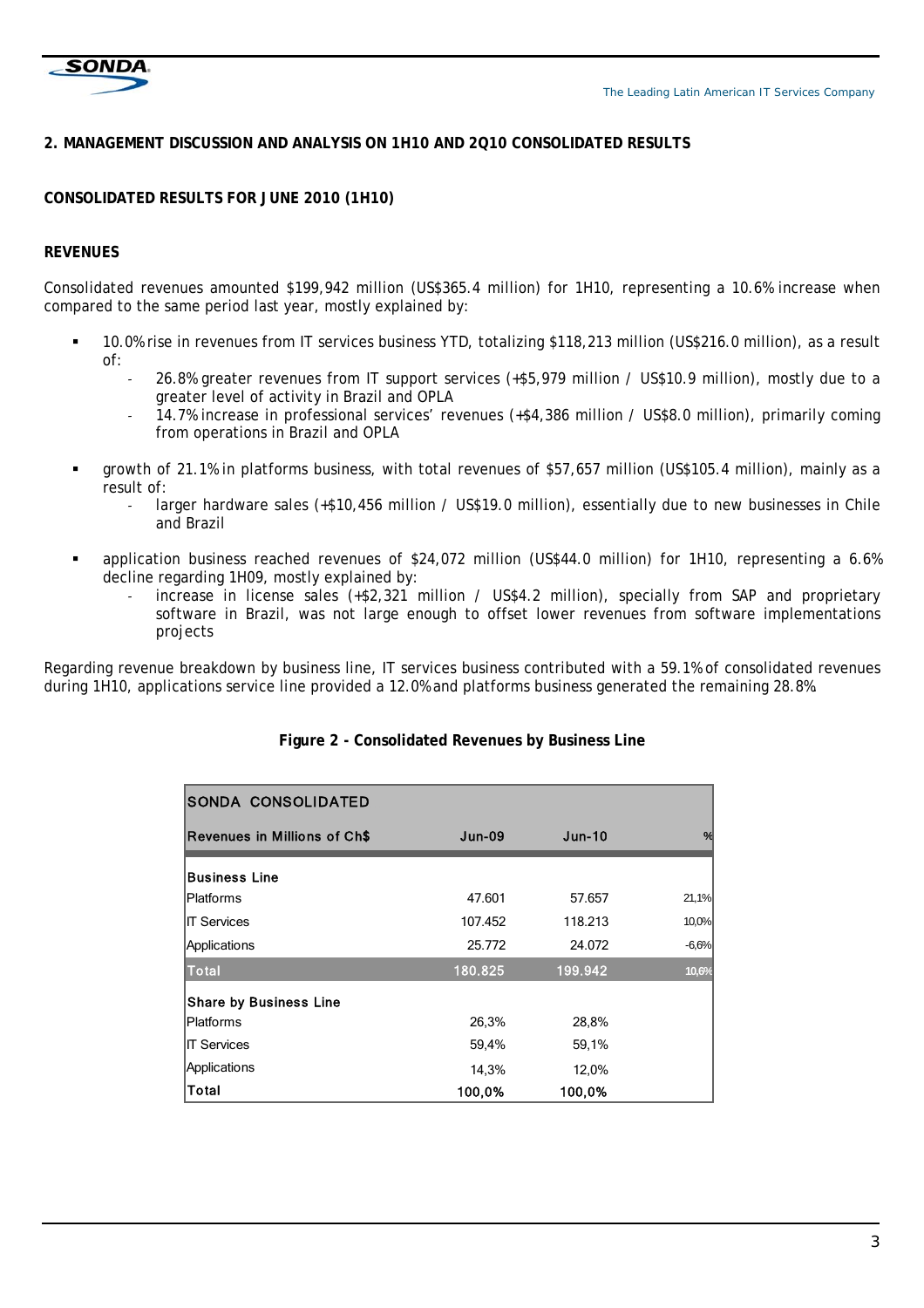

# **COST OF SALES AND SELLING, GENERAL AND ADMINISTRATIVE EXPENSES**

Cost of sales accumulated \$155,116 million (US\$283.5 million) for 1H10, showing a 8.7% increase, primarily as a result of higher cost of sales related to the platforms business in Chile and Brazil.

Administration expenses totaled \$20,603 million (US\$37.7 million), with an increase of 22.0% when compared to 1H09, mostly explained by larger expenses due to the Telsinc, Softeam and Kaizen consolidation process started the second quarter of this year.

#### **OPERATING INCOME AND EBITDA**

Operating income reached \$24,223 million (US\$44.3 million) for 1H10, representing an increase of 14.1% regarding 1H09. This is primarily due to better operating results from operations in Brazil. On the other hand, gross margin as a percentage of revenues scaled up to 22.4%, growing 130 bp when compared to the same period last year, while operating margin increased 40 bp to 12.1%.

EBITDA totaled \$33,384 million (US\$61.0 million) for 1H10, with an increase of 5.0% over the same previous period, mainly as a result of the better results obtained in Brazil and Mexico. EBITDA margin, on the other hand, reached 16.7%.

| SONDA CONSOLIDATED INCOME STATEMENT                     |           |            |       |  |  |  |  |  |  |
|---------------------------------------------------------|-----------|------------|-------|--|--|--|--|--|--|
| Millions of Ch\$                                        |           |            |       |  |  |  |  |  |  |
| <b>INCOME STATEMENT</b>                                 | $Jun-09$  | $Jun-10$   | %     |  |  |  |  |  |  |
| <b>Revenues</b>                                         | 180.825   | 199.942    | 10,6% |  |  |  |  |  |  |
| <b>Cost of Sales</b>                                    | -142.719  | $-155.116$ | 8,7%  |  |  |  |  |  |  |
| <b>Gross Profit</b>                                     | 38.106    | 44.826     | 17,6% |  |  |  |  |  |  |
| Administration Expenses                                 | $-16.883$ | $-20.603$  | 22,0% |  |  |  |  |  |  |
| Operating Income                                        | 21.223    | 24.223     | 14,1% |  |  |  |  |  |  |
| <b>EBITDA</b><br>ואפרוווה שמווחמוסמופיה האגוופוס חויוופ | 31.805    | 33.384     | 5,0%  |  |  |  |  |  |  |
| Company                                                 | 14.182    | 18.437     | 30,0% |  |  |  |  |  |  |
| <b>FINANCIAL RATIOS</b>                                 |           |            |       |  |  |  |  |  |  |
| Gross Margin                                            | 21,1%     | 22,4%      |       |  |  |  |  |  |  |
| <b>Operating Margin</b>                                 | 11,7%     | 12,1%      |       |  |  |  |  |  |  |
| <b>EBITDA Margin</b>                                    | 17,6%     | 16,7%      |       |  |  |  |  |  |  |
| Net Margin                                              | 7,8%      | 9,2%       |       |  |  |  |  |  |  |

#### **Figure 3 - Income Statement**

#### **OTHER COMPREHENSIVE INCOME (EXCLUDING ADMINISTRATION EXPENSES)**

Total other comprehensive income, excluding administration expenses, improved by 53.9% for 1H10, from -\$2,485 million (-US\$4.5 million) to -\$1,146 million (-US\$2.1 million), primarily due to:

- \$970 million (US\$1.8 million) gain related to inflation-indexed assets and liabilities, reaching a negative balance of -\$317 million (-US\$0.6 million)
- Gain of \$1,373 million (US\$2.5 million) in foreign exchange differences, leading to a positive balance of \$1,001 million (US\$1.8 million)

#### **NET INCOME**

Net income attributable to the owners of the company, reached \$18,437 million (US\$33.7 million) for 1H10, reflecting a 30.0% increase when compared to the same period last year, mostly due to the larger operating income obtained during the first half of this year. Net margin grew 140 bp, from 7.8% for1H09 to 9.2% for 1H10.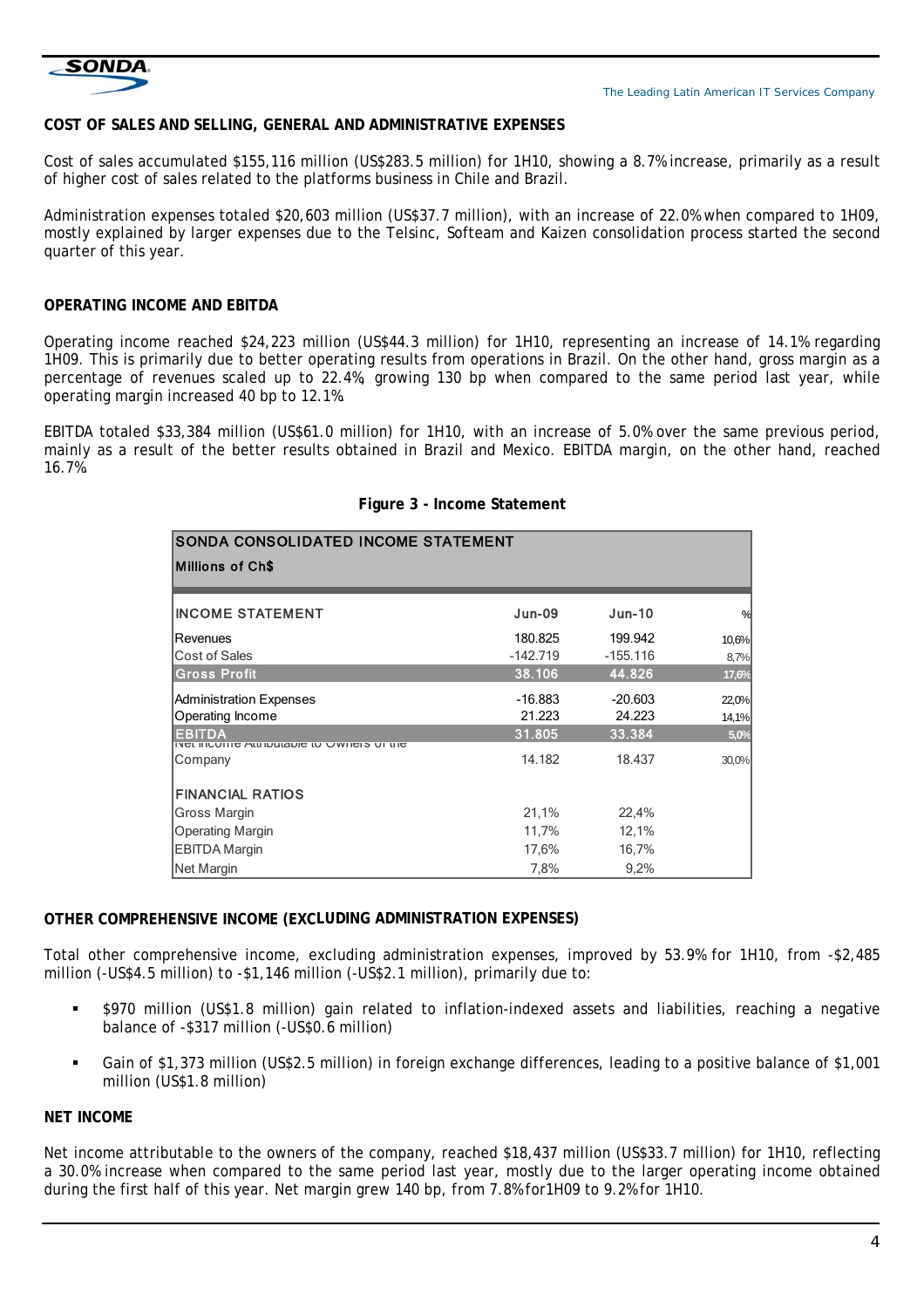

# **CONSOLIDATED RESULTS FOR THE SECOND QUARTER OF 2010 (2Q10)**

# **REVENUES**

Consolidated revenues reached \$111,490 million (US\$203.8 million) in 2Q10, up 19.4% YoY, mainly due to:

- larger revenues from IT services business (+17.7% YoY), showing \$63,312 million (US\$115.7 million) in 2Q10, driven by:
	- ‐ 48.7% rise in revenues from IT support services (\$16,645 million / US\$30.4 million), in line with larger revenues in Brazil and OPLA
	- larger revenues (+17.2%) related to professional services (\$17,843 million / US\$32.6 million), mostly due to new businesses in Brazil and OPLA
- 32.5% growth rate in platforms business, reaching \$35,457 million (US\$64.8 million), mainly as result of:
	- higher revenues from hardware sales (\$31,462 million / US\$57.5 million), primarily from new businesses in Chile and Brazil
- revenues from the applications business remained flat and reached \$12,722 million (US\$23.3 million) during 2Q10, due to :
	- ‐ 2.9% rise in license sales (\$1,389 million / US\$2.5 million) and 14.5% up in software development (\$5,189 million / US\$9.5 million), mainly due to new businesses in Brazil, offset by lower revenues  $(-10.8\%)$  from support and implementation (\$6,032 million / US\$11.0 million)

In terms of revenue breakdown by business lines, IT services contributed with 56.8% (-0.9% YoY) of consolidated revenues during the second quarter of 2010, while applications and platforms lines provided 11.4% (-2.3% YoY) and 31.8% (+3.1% YoY), respectively.

| <b>SONDA CONSOLIDATED</b>           |        |             |         |
|-------------------------------------|--------|-------------|---------|
| <b>Revenues in Millions of Ch\$</b> | 2Q09   | <b>2Q10</b> | Var. %  |
| <b>Business Line</b>                |        |             |         |
| <b>Platforms</b>                    | 26.766 | 35.457      | 32,5%   |
| <b>IIT Services</b>                 | 53.813 | 63.312      | 17,7%   |
| Applications                        | 12.775 | 12.722      | $-0,4%$ |
| Total                               | 93.353 | 111.490     | 19,4%   |
| <b>Share by Business Line</b>       |        |             |         |
| <b>Platforms</b>                    | 28,7%  | 31,8%       |         |
| <b>IT Services</b>                  | 57,7%  | 56,8%       |         |
| Applications                        | 13,7%  | 11,4%       |         |
| Total                               | 100,0% | 100,0%      |         |

| Figure 4 - Consolidated Revenues by Business Line |  |  |
|---------------------------------------------------|--|--|
|                                                   |  |  |

#### **COST OF SALES AND SELLING, GENERAL AND ADMINISTRATIVE EXPENSES**

Cost of sales amounted \$88.616 million (US\$158,3 million) during 2Q10, reflecting an increase of 17.8% YoY, primarily as a result of higher costs of sales in Brazil, partially offset by cost reductions in OPLA.

Administration expenses increased by 38.9% in 2Q10 to \$11,419 million (US\$20.9 million), reflecting higher expenses in Brazil due to Telsinc, Softeam and Kaizen consolidation process, started the second quarter of this year.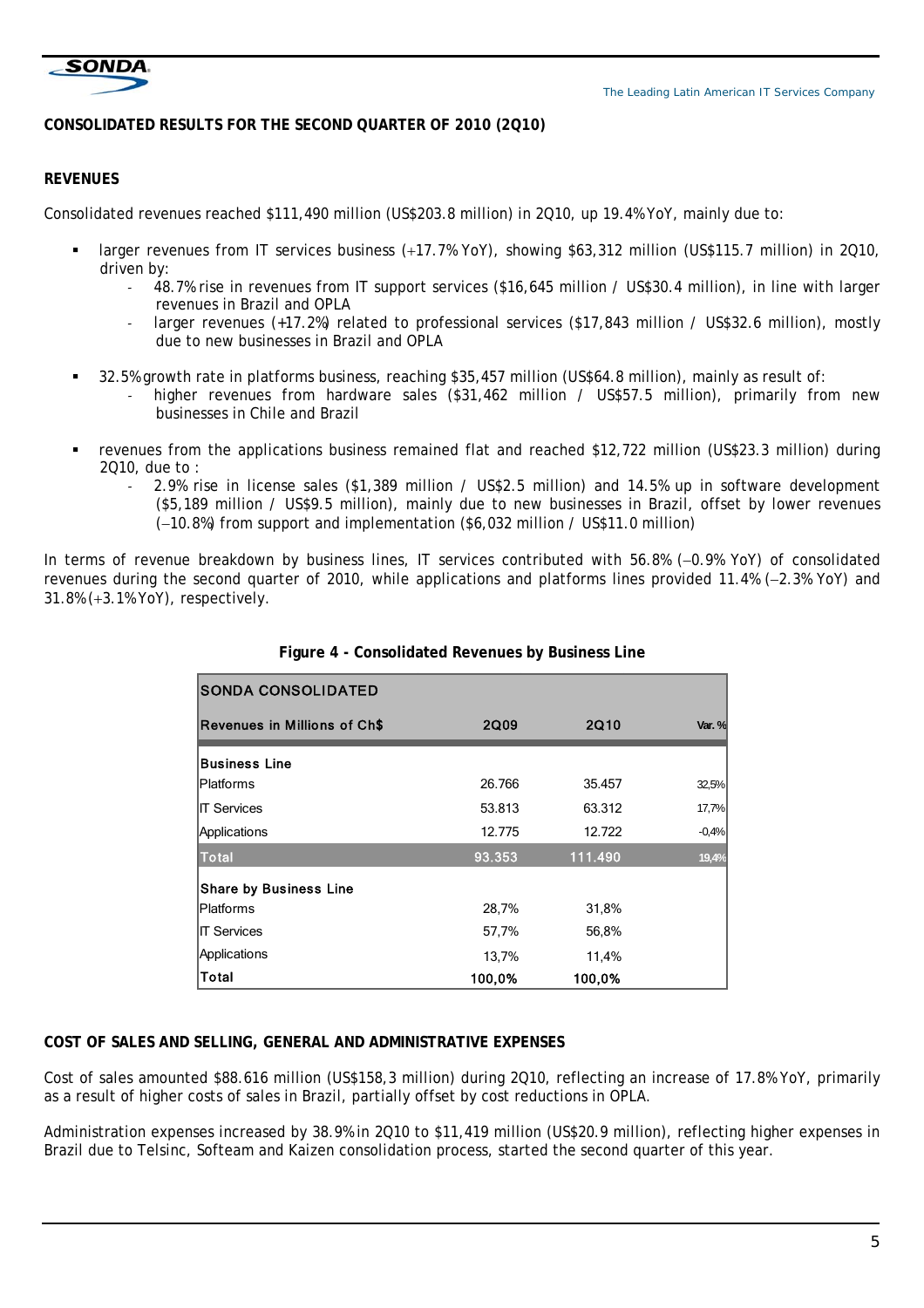

# **OPERATING INCOME AND EBITDA**

Operating income grew to \$13,455 million (US\$24.6 million) in 2Q10 (+16.2% YoY), driven by better operating results in Brazil (+81.0%). Similarly, gross margin as a percentage of revenues scaled to 22.3%, (+110 bp YoY), while operating margin decreased 30 bp, to 12.1%.

EBITDA was \$18,122 million (US\$33.1 million / +6.8% YoY) for 2Q10, mainly due to better results in Brazil and Mexico. EBITDA margin reached 16.3% for the period.

| <b>SONDA CONSOLIDATED</b> |           |           |       |
|---------------------------|-----------|-----------|-------|
| <b>Millions of Ch\$</b>   |           |           |       |
| <b>IINCOME STATEMENT</b>  | 2Q09      | 2Q10      | %     |
| <b>Revenues</b>           | 93.353    | 111.490   | 19,4% |
| <b>Cost of Sales</b>      | $-73.554$ | $-86.616$ | 17,8% |
| <b>Operating Income</b>   | 11.580    | 13.455    | 16,2% |
| <b>IEBITDA</b>            | 16.963    | 18.122    | 6,8%  |
| Net Income                | 6.645     | 8.801     | 32,4% |
| <b>FINANCIAL RATIOS</b>   |           |           |       |
| Gross Margin              | 21,2%     | 22,3%     |       |
| <b>Operating Margin</b>   | 12,4%     | 12,1%     |       |
| EBITDA Margin             | 18,2%     | 16,3%     |       |
| Net Margin                | 7,1%      | 7,9%      |       |

#### **Figure 5 - Income Statement**

#### **OTHER COMPREHENSIVE INCOME (EXCLUDING ADMINISTRATION EXPENSES)**

Total other comprehensive income, excluding administration expenses, dropped by 10.3% YoY, from -\$2,920 million (**-** US\$5.3 million) to -\$3,224 million (-US\$5.9 million), mainly due to:

- **Larger financial costs for \$767 million (US\$1.4 million)**
- **S386 million (US\$0.7 million) gain in foreign exchange differences**

#### **NET INCOME**

Net income attributable to the owners of the Company, amounted \$8,801 million (US\$16.1 million) for 2Q10, showing a 32.4% increase YoY, propelling net margin to 7.9% from 7.1% for 2Q09 (+80 bp).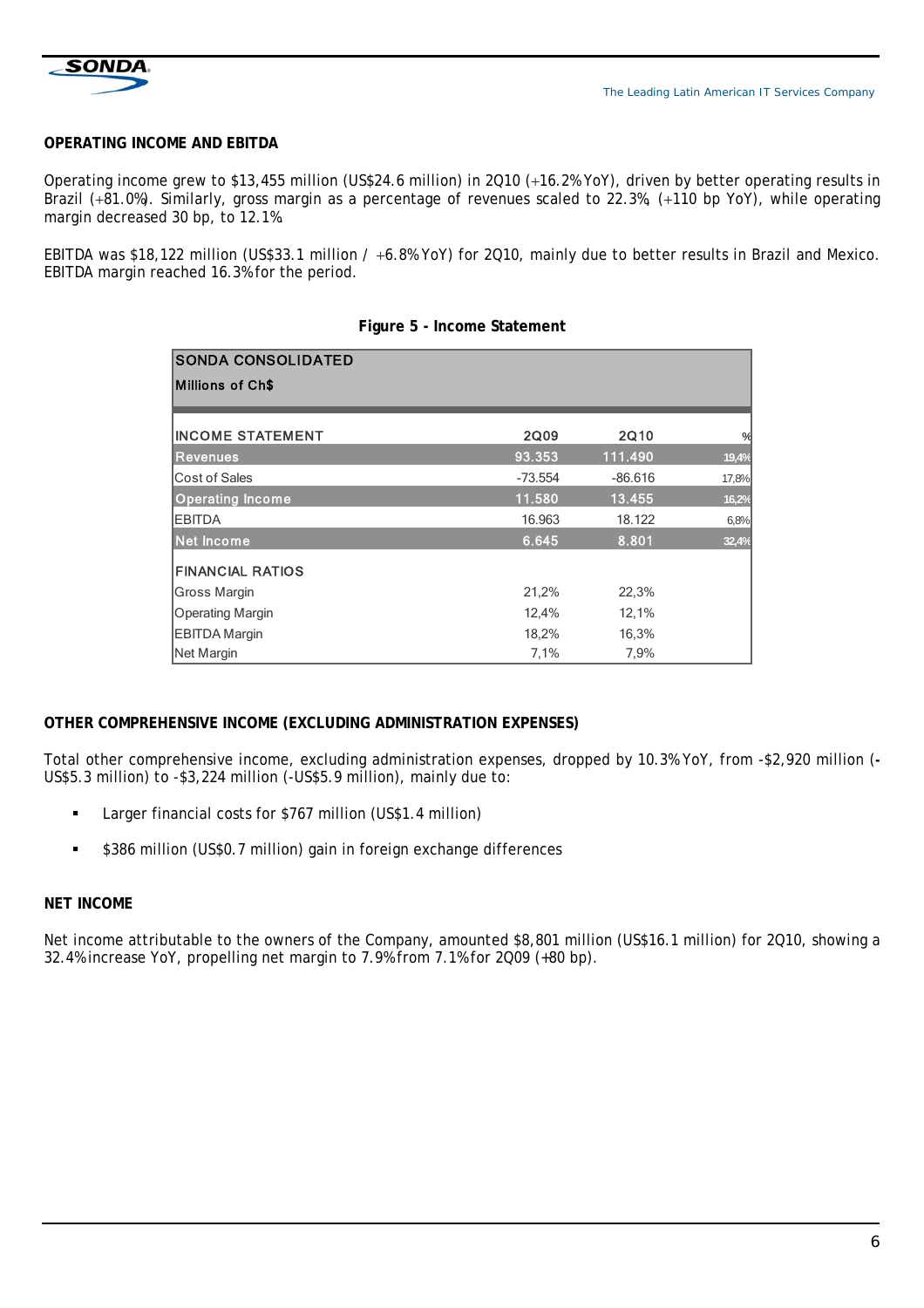

# **3. REGIONAL RESULTS FOR JUNE 2010 (1H10) AND THE SECOND QUARTER OF 2010 (2Q10)**

# **CHILE**

Main changes in Chile between 1H09 and 1H10 are described below:

- Revenues of \$93,698 million (US\$171.2 million) for 1H10, increasing 9.2% YoY, primarily related to higher revenues coming from the platforms business (+21.6%)
- 4.4% increase in operating income to reach \$14,482 million (US\$26.5 million), due to the higher gross profit and to lower level of depreciation and amortization in 1H10; partially offset by an increase in administration expenses

|                                | <b>Jun-09</b>                         | <b>Jun-10</b>           | Var.  | % Var.  |                          | 2Q09                    | 2Q10       | Var.  | % Var.   |  |
|--------------------------------|---------------------------------------|-------------------------|-------|---------|--------------------------|-------------------------|------------|-------|----------|--|
|                                |                                       | <b>Millions of Ch\$</b> |       |         |                          | <b>Millions of Ch\$</b> |            |       |          |  |
| <b>CHILE</b>                   |                                       |                         |       |         |                          |                         |            |       |          |  |
| <b>Revenues</b>                | 85.816                                | 93.698                  | 7.883 | 9.2%    |                          | 43.774                  | 49.202     | 5.428 | 12,4%    |  |
| Platforms                      | 33.057                                | 40.192                  | 7.135 | 21.6%   |                          | 17.474                  | 21.734     | 4.260 | 24,4%    |  |
| <b>IT Services</b>             | 48.268                                | 48.818                  | 550   | 1.1%    |                          | 24.135                  | 25.064     | 929   | 3,9%     |  |
| Applications                   | 4.491                                 | 4.689                   | 198   | 4.4%    |                          | 2.165                   | 2.404      | 239   | 11,0%    |  |
| Cost of Sales                  | 65.263 -<br>$\overline{\phantom{a}}$  | 71.139                  | 5.875 | 9.0%    | $\overline{\phantom{a}}$ | $33.051 -$              | 37.952     | 4.901 | 14,8%    |  |
| <b>Gross Profit</b>            | 20.553                                | 22.560                  | 2.007 | 9,8%    |                          | 10.723                  | 11.250     | 527   | 4,9%     |  |
| <b>Administration Expenses</b> | $6.683 -$<br>$\overline{\phantom{a}}$ | 8.078                   | 1.395 | 20.9%   | $\overline{\phantom{a}}$ | $3.506 -$               | 4.460      | 954   | 27,2%    |  |
| Operating Income               | 13.870                                | 14.482                  | 612   | 4.4%    |                          | 7.217                   | 6.790      | 427   | $-5,9%$  |  |
| <b>EBITDA</b>                  | 22.072                                | 21.339                  | 733   | $-3,3%$ |                          | 11.364                  | $10.215 -$ | 1.149 | $-10,1%$ |  |
| <b>Operating Margin</b>        | 16,2%                                 | 15,5%                   |       |         |                          | 16,5%                   | 13,8%      |       |          |  |
| <b>EBITDA Margin</b>           | 25,7%                                 | 22,8%                   |       |         |                          | 26,0%                   | 20,8%      |       |          |  |

#### **Figure 6 – Business in Chile**

Main changes in Chile between 2Q09 and 2Q10 are described below:

- **549,202 million (US\$89.9 million) in revenues for 2Q10, (+12.4% YoY), in line with higher revenues coming** from the platforms business line  $(+24.4\%$  YoY)
- operating income of \$6,790 million (US\$12.4 million) in the second quarter of 2010 (-5.9% YoY), due to larger costs of sales related to the platforms business as well as to higher administration expenses
- 10.1% drop in EBITDA, totaling \$10,215 million (US\$18.7 million), leading EBITDA margin to 20.8% in 2Q10

# **BRAZIL**

Main changes in Brazil between 1H09 and 1H10 are described below:

- revenues for \$74,333 million (US\$135.8 million) for 1H10, increasing 17.2% YoY, primarily due to the significant expansion in IT services revenues
- 14.9% rise in IT services, totaling \$51,944 million (US\$94.9 million), in line with higher business volume related to IT infrastructure support services (+42.1%)
- operating income and EBITDA growing to \$7,403 million (US\$13.5 million) and \$8,686 million (US\$15.9 million), respectively,  $(+60.0\%$  and  $+47.9\%$ , YoY), mainly related to higher gross profit
- 270 and 240 bp increase in both operating margin and EBITDA margin, respectively, reaching levels of 10.0% and 11.7%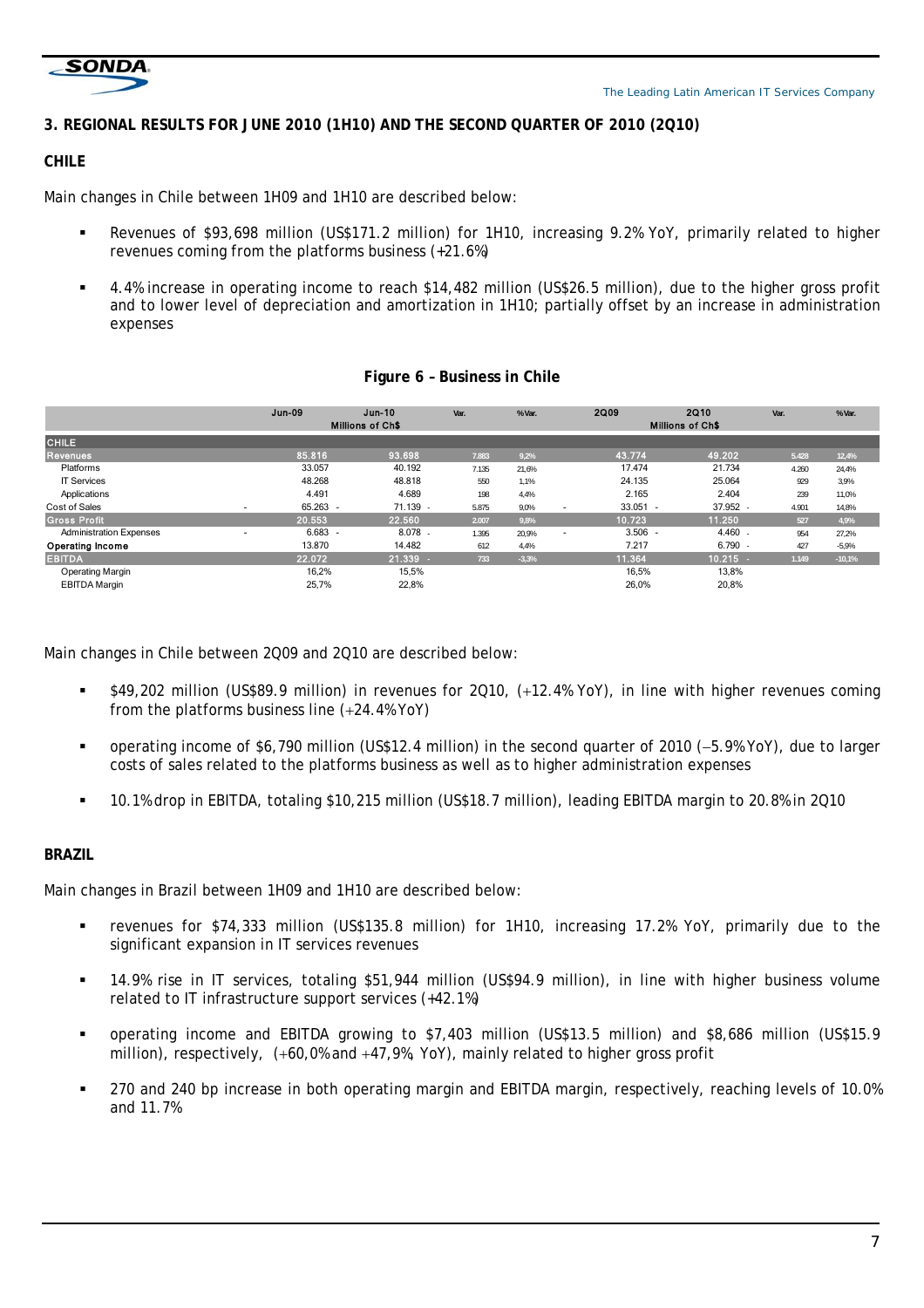

# **Figure 7 – Business in Brazil**

|                                | <b>Jun-09</b> | $Jun-10$<br><b>Millions of Ch\$</b> | Var.   | % Var.  | <b>2Q09</b>    | <b>2Q10</b><br><b>Millions of Ch\$</b> | Var.   | % Var.  |
|--------------------------------|---------------|-------------------------------------|--------|---------|----------------|----------------------------------------|--------|---------|
| <b>BRAZIL</b>                  |               |                                     |        |         |                |                                        |        |         |
| <b>Revenues</b>                | 63.439        | 74.333                              | 10.895 | 17,2%   | 31.774         | 43.431                                 | 11.657 | 36,7%   |
| Platforms                      | 313           | 6.089                               | 5.775  | 1843,1% | 162            | 5.926                                  | 5.764  | 3547,4% |
| <b>IT Services</b>             | 45.195        | 51.944                              | 6.750  | 14,9%   | 22.675         | 28.937                                 | 6.263  | 27,6%   |
| Applications                   | 17.931        | $16.300$ .                          | 1.630  | $-9.1%$ | 8.937          | 8.568                                  | 369    | $-4,1%$ |
| Cost of Sales<br>۰             | $51.727 -$    | 57.852 -                            | 6.124  | 11.8%   | 25.976 -<br>٠  | $33.371 -$                             | 7.395  | 28,5%   |
| Gross Profit                   | 11.711        | 16.482                              | 4.770  | 40,7%   | 5.799          | 10.061                                 | 4.262  | 73,5%   |
| <b>Administration Expenses</b> | $7.085 -$     | 9.079                               | 1.994  | 28,1%   | $3.110 -$<br>٠ | $5.194$ .                              | 2.084  | 67,0%   |
| Operating Income               | 4.626         | 7.403                               | 2.777  | 60,0%   | 2.689          | 4.866                                  | 2.178  | 81,0%   |
| <b>EBITDA</b>                  | 5.871         | 8.686                               | 2.815  | 47,9%   | 3.315          | 5.580                                  | 2.265  | 68,3%   |
| Operating Margin               | 7,3%          | 10,0%                               |        |         | 8,5%           | 11,2%                                  |        |         |
| <b>EBITDA Margin</b>           | 9,3%          | 11,7%                               |        |         | 10,4%          | 12,8%                                  |        |         |

Main changes in Brazil between 2Q09 and 2Q10 are described below:

- revenues of \$43,431 million (US\$79.4 million) for 2Q10, growing 36.7% YoY, mostly explained by larger revenues coming from the IT Services and Platforms businesses
- larger revenues in IT services line (27.6% YoY), to \$28,937 million (US\$52.9 million), due to larger revenues from the IT infrastructure support business  $(+75.7\%$  YoY)
- operating income and EBITDA showed a 81.0% and a 68.3% growth, reaching \$4,866 million (US\$8.9 million) and \$5,580 million (US\$10.2 million), respectively, in line with the higher gross profit obtained
- operating margin and EBITDA margin, increased in 270 bp and 240 bp, and reached 11.2% and 12.8% for 2Q10, respectively

#### **MEXICO**

Main changes in Mexico between 1H09 and 1H10 are described below:

- 23.7% increase in revenues, totaling \$11,006 million (US\$20.1 million) as of June 2010, due to increased activity in the IT services business,  $(+29.7%)$ , driven by professional services and outsourcing
- rise of 20.7% in operating income, reaching \$1,153 million (US\$2.1 million), in line with gross profit growth
- 17.1% EBITDA' growth, to \$1,306 million (US\$2.4 million) for 1H10 period
- operating margin of 10.5% and EBITDA margin of 11.9%

|                                | <b>Jun-09</b> | $Jun-10$                | Var.  | % Var.  | <b>2Q09</b>              |           | <b>2Q10</b>             | Var.  | % Var. |  |
|--------------------------------|---------------|-------------------------|-------|---------|--------------------------|-----------|-------------------------|-------|--------|--|
|                                |               | <b>Millions of Ch\$</b> |       |         |                          |           | <b>Millions of Ch\$</b> |       |        |  |
| <b>MEXICO</b>                  |               |                         |       |         |                          |           |                         |       |        |  |
| <b>Revenues</b>                | 8.898         | 11.006                  | 2.108 | 23,7%   |                          | 4.996     | 6.332                   | 1.336 | 26,7%  |  |
| Platforms                      | 2.396         | 2.339                   | 57    | $-2,4%$ |                          | 1.786     | 1.972                   | 186   | 10,4%  |  |
| <b>IT Services</b>             | 6.455         | 8.373                   | 1.918 | 29,7%   |                          | 3.206     | 4.338                   | 1.132 | 35,3%  |  |
| Applications                   | 48            | 294                     | 246   | 514,5%  |                          | 4         | 23                      | 19    | 477,4% |  |
| Cost of Sales<br>۰             | $6.829 -$     | $8.531$ .               | 1.701 | 24,9%   | $\overline{\phantom{a}}$ | $3.772 -$ | 4.933                   | 1.161 | 30,8%  |  |
| <b>Gross Profit</b>            | 2.069         | 2.475                   | 407   | 19,7%   |                          | 1.224     | 1.399                   | 175   | 14,3%  |  |
| <b>Administration Expenses</b> | $1.113 -$     | $1.322$ .               | 209   | 18,8%   | $\overline{\phantom{a}}$ | $616 -$   | 670                     | 54    | 8,8%   |  |
| <b>Operating Income</b>        | 956           | 1.153                   | 198   | 20,7%   |                          | 609       | 730                     | 121   | 19,9%  |  |
| EBITDA,                        | 1.115         | 1.306                   | 191   | 17,1%   |                          | 703       | 813                     | 110   | 15,6%  |  |
| Operating Margin               | 10.7%         | 10,5%                   |       |         |                          | 12,2%     | 11,5%                   |       |        |  |
| <b>EBITDA Margin</b>           | 12,5%         | 11,9%                   |       |         |                          | 14,1%     | 12,8%                   |       |        |  |
|                                |               |                         |       |         |                          |           |                         |       |        |  |

#### **Figure 8 – Business in Mexico**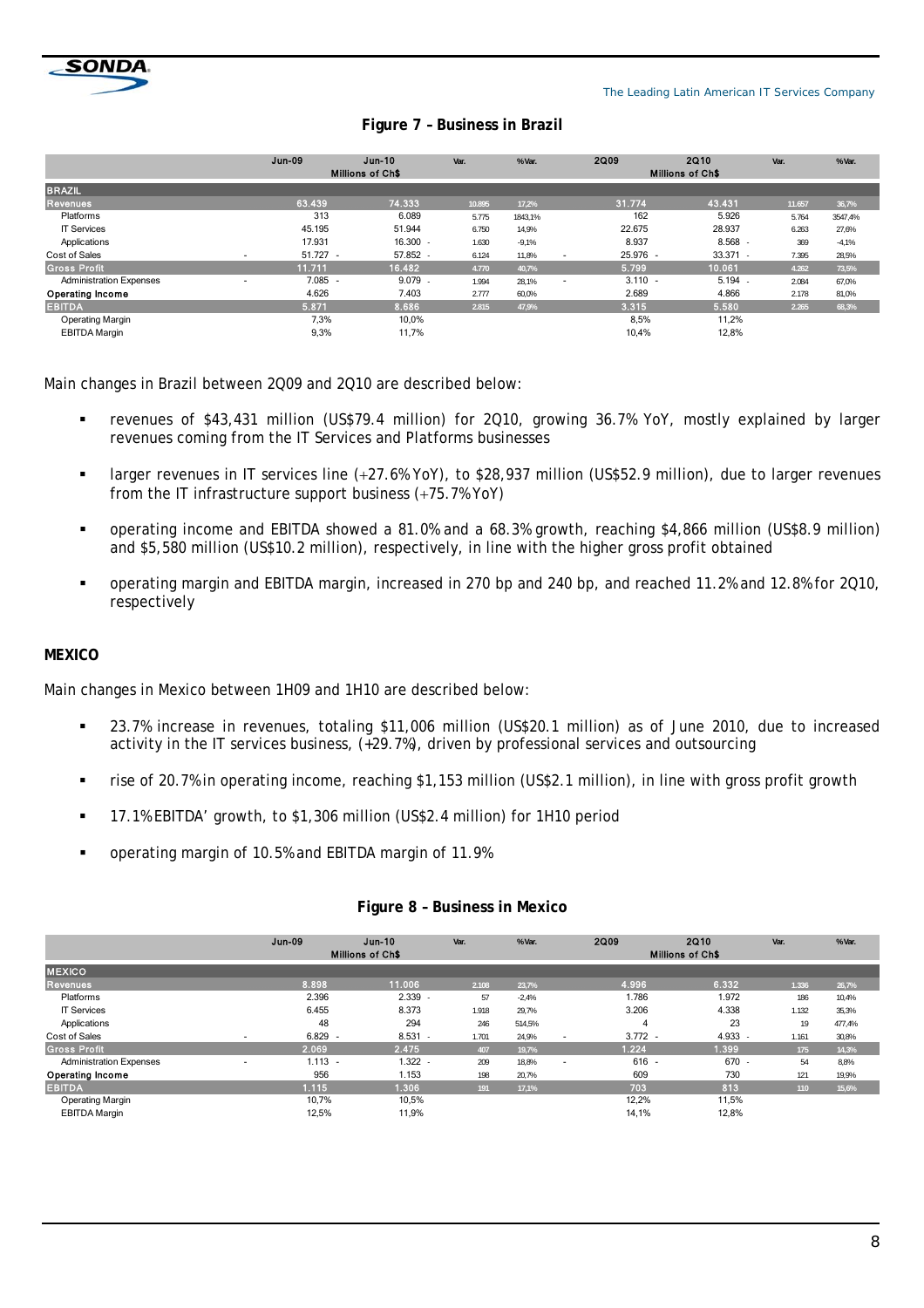

Main changes in Mexico between 2Q09 and 2Q10 are described below:

- revenues increased by 26.7%, totalizing \$6,332 million (US\$11.6 million) for 2Q10, as a result of higher revenues from IT services line, (+35.3% YoY), driven by Professional services, Tech support and IT outsourcing
- 19.9% growth in operating income, reaching \$730 million (US\$1.3 million), due to a rise in gross profit and lower growth in administration expenses relative to revenues
- **EBITDA grew by 15.6% to \$813 million (US\$1,5 million), while operating and EBITDA margin decreased by 70** bp and 130 bp, reaching 11.5% and 12.8%, respectively

#### **PLA (Other countries in Latin America) O**

Main changes in OPLA (which includes Argentina, Colombia, Costa Rica, Ecuador, Peru and Uruguay) between 1H09 and 1H10 are described below:

- services line (+20,5% YoY), partially offsetting lower revenues from the platforms and applications businesses \$20,904 million (US\$38,2 million) in revenues for the first half of 2010, (-7,8% YoY), due to an increase in IT
- Indeproversion of the orion of the control of the primarily from Colombia (\$1,351 million / US\$2.5 million), Costa Rica (\$392 million / US\$0.7 million) and Argentina (\$257 million / US\$0.5 million)
- lower revenues from the platforms business, mainly due to a lower volume of sales in Costa Rica and Ecuador, both countries exhibiting a high comparative baseline in 2009
- **5587 million (US\$1.1 million) in lower operating income and \$694 million (US\$1.3 million) in lower EBITDA for** 1H10, leading to operating margin and EBITDA margin reaching 5.7% and 9.8%, respectively, as of June 2010

|                                | $Jun-09$  | $Jun-10$                | Var.  | % Var.   | <b>2Q09</b>                            | <b>2Q10</b>             | Var.  | % Var.   |  |  |
|--------------------------------|-----------|-------------------------|-------|----------|----------------------------------------|-------------------------|-------|----------|--|--|
|                                |           | <b>Millions of Ch\$</b> |       |          |                                        | <b>Millions of Ch\$</b> |       |          |  |  |
| <b>OPLA</b>                    |           |                         |       |          |                                        |                         |       |          |  |  |
| <b>Revenues</b>                | 22.672    | 20.904                  | 1.768 | $-7,8%$  | 12.809                                 | 12.525                  | 285   | $-2,2%$  |  |  |
| Platforms                      | 11.836    | 9.038                   | 2.798 | $-23,6%$ | 7.343                                  | 5.824                   | 1.518 | $-20,7%$ |  |  |
| <b>IT Services</b>             | 7.535     | 9.078                   | 1.543 | 20,5%    | 3.798                                  | 4.973                   | 1.175 | 30,9%    |  |  |
| Applications                   | 3.302     | 2.789                   | 513   | $-15,5%$ | 1.669                                  | 1.728                   | 59    | 3,5%     |  |  |
| Cost of Sales                  | 18.899 -  | 17.596                  | 1.303 | $-6.9%$  | $10.756 -$<br>$\overline{\phantom{a}}$ | 10.361                  | 395   | $-3,7%$  |  |  |
| <b>Gross Profit</b>            | 3.774     | 3.309                   | 465   | $-12,3%$ | 2.053                                  | 2.164                   | 110   | 5,4%     |  |  |
| <b>Administration Expenses</b> | $2.002 -$ | 2.124                   | 122   | 6.1%     | 988                                    | 1.094                   | 106   | 10,8%    |  |  |
| <b>Operating Income</b>        | 1.772     | 1.185                   | 587   | $-33,1%$ | 1.065                                  | 1.070                   |       | 0,4%     |  |  |
| <b>EBITDA</b>                  | 2.746     | 2.052                   | 694   | $-25,3%$ | 1.581                                  | $1.513 -$               | 68    | $-4,3%$  |  |  |
| <b>Operating Margin</b>        | 7,8%      | 5,7%                    |       |          | 8,3%                                   | 8,5%                    |       |          |  |  |
| <b>EBITDA Margin</b>           | 12,1%     | 9,8%                    |       |          | 12,3%                                  | 12,1%                   |       |          |  |  |

#### **Figure 9 – Business in OPLA**

Main changes in OPLA between 2009 and 2010 are described below:

- \$4,973 million (US\$9.1 million) primarily due to greater activity in Colombia, offset by (ii) 20,7% decrease in revenues from the platforms business \$12,525 million (US\$22.9 million / 2.2% YoY) in revenues, driven by: (i) 30.9% growth in IT services, totaling
- margin at 12.1%, and showing a significant improvement with regard to those reported for 1Q10. reflecting variations of +0.4% and -4.3% YoY, respectively, leaving operating margin at 8.5% and EBITDA operating income of \$1,070 million (US\$2.0 million) and EBITDA of \$1,513 million (US\$2.8 million) for 2Q10,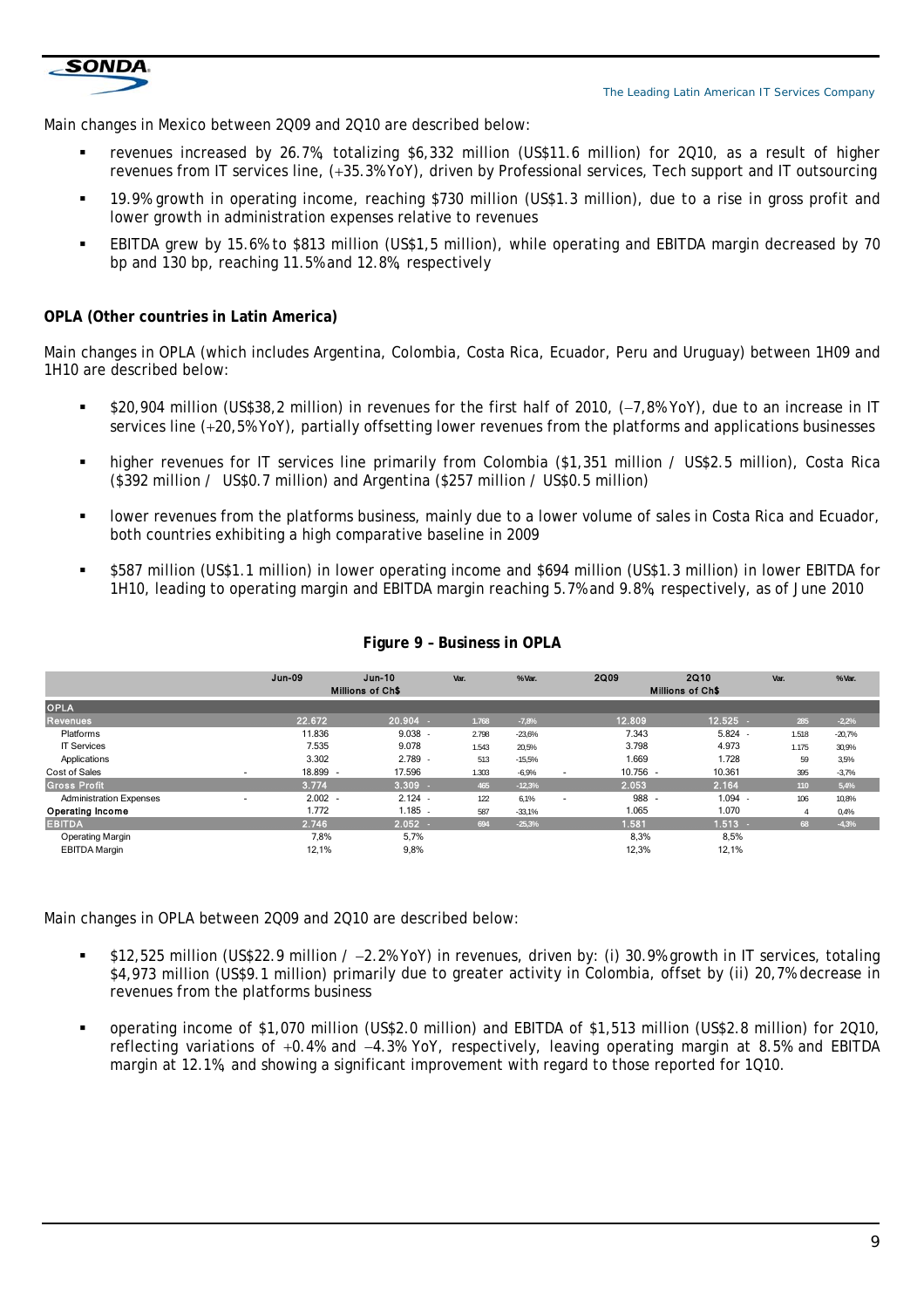

# **Figure 10 – Regional Summary**

| Millions of Ch\$<br><b>CHILE</b><br>85.816<br>93.698<br>43.774<br>49.202<br>7.883<br>9,2%<br>5.428<br><b>Revenues</b><br><b>Platforms</b><br>33.057<br>40.192<br>7.135<br>21,6%<br>17.474<br>21.734<br>4.260<br>24,4%<br>3,9%<br>48.268<br>48.818<br>550<br>1,1%<br>24.135<br>25.064<br>929<br><b>IT Services</b><br>4.491<br>4.689<br>198<br>2.165<br>2.404<br>239<br>11,0%<br>Applications<br>4,4%<br>65.263 -<br>Cost of Sales<br>71.139 -<br>5.875<br>$9,0%$ -<br>$33.051 -$<br>37.952 -<br>4.901<br>14,8%<br>22.560<br>20.553<br>9,8%<br>10.723<br>11.250<br><b>Gross Profit</b><br>2.007<br>527<br>$8.078 -$<br>4.460 -<br>$6.683 -$<br>1.395<br>20,9% -<br>$3.506 -$<br>954<br>27,2%<br><b>Administration Expenses</b><br>$\blacksquare$<br>$6.790 -$<br><b>Operating Income</b><br>13.870<br>14.482<br>612<br>4,4%<br>7.217<br>427<br>$-5,9%$<br>22.072<br>21.339 -<br>$-3,3%$<br>11.364<br>$10.215 -$<br><b>EBITDA</b><br>733<br>1.149<br><b>Operating Margin</b><br>16,2%<br>15,5%<br>$-0,7%$<br>16,5%<br>13,8%<br>$-2,7%$<br><b>EBITDA Margin</b><br>25,7%<br>22,8%<br>$-2,9%$<br>26,0%<br>20,8%<br>$-5,2%$<br><b>BRAZIL</b><br>63.439<br>74.333<br>31.774<br>43.431<br>10.895<br>17,2%<br>11.657<br><b>Revenues</b><br>313<br><b>Platforms</b><br>6.089<br>162<br>5.926<br>5.775<br>1843,1%<br>5.764<br>3547,4%<br>22.675<br><b>IT Services</b><br>45.195<br>51.944<br>6.750<br>28.937<br>14,9%<br>6.263<br>27,6%<br>8.937<br>8.568<br>Applications<br>17.931<br>$16.300 -$<br>1.630<br>$-9,1%$<br>369<br>$-4,1%$<br>33.371 -<br><b>Cost of Sales</b><br>$51.727 -$<br>57.852 -<br>6.124<br>$11,8% -$<br>25.976 -<br>7.395<br>28,5%<br>$\blacksquare$<br>11.711<br>16.482<br>4.770<br>5.799<br>10.061<br>4.262<br><b>Gross Profit</b><br>40,7%<br>$7.085 -$<br>$9.079 -$<br>$3.110 -$<br>$5.194 -$<br><b>Administration Expenses</b><br>1.994<br>$28,1%$ -<br>2.084<br>67,0%<br>$\overline{\phantom{a}}$<br>4.626<br>7.403<br>4.866<br><b>Operating Income</b><br>2.777<br>60,0%<br>2.689<br>2.178<br>81,0%<br><b>EBITDA</b><br>5.871<br>8.686<br>3.315<br>5.580<br>2.265<br>2.815<br>47,9%<br><b>Operating Margin</b><br>7,3%<br>10,0%<br>2,7%<br>8,5%<br>11,2%<br>2,7%<br>9,3%<br><b>EBITDA Margin</b><br>11,7%<br>2,4%<br>10,4%<br>12,8%<br>2,4%<br><b>MEXICO</b><br>8.898<br>11.006<br>4.996<br>6.332<br><b>Revenues</b><br>2.108<br>23,7%<br>1.336<br>2.396<br><b>Platforms</b><br>$2.339 -$<br>1.786<br>1.972<br>57<br>$-2,4%$<br>186<br>10,4%<br>8.373<br>29,7%<br>3.206<br>4.338<br><b>IT Services</b><br>6.455<br>1.918<br>35,3%<br>1.132<br>294<br>23<br>48<br>246<br>514,5%<br>4<br>19<br>477,4%<br>Applications<br>$8.531 -$<br>4.933 -<br>Cost of Sales<br>$6.829 -$<br>$3.772 -$<br>1.701<br>24,9% -<br>1.161<br>30,8%<br>$\blacksquare$<br>2.475<br>1.224<br>2.069<br>19,7%<br>1.399<br><b>Gross Profit</b><br>407<br>175<br>$1.322 -$<br>$1.113 -$<br>209<br>18,8% -<br>$616 -$<br>670 -<br>54<br>8,8%<br><b>Administration Expenses</b><br>÷.<br>1.153<br>956<br>609<br>730<br><b>Operating Income</b><br>198<br>20,7%<br>121<br>19,9%<br>1.115<br>813<br>1.306<br>191<br>17,1%<br>703<br><b>EBITDA</b><br>110<br><b>Operating Margin</b><br>10,7%<br>10,5%<br>$-0,3%$<br>$-2,4%$<br>12,2%<br>11,5%<br>$-0,7%$<br>$-5,4%$<br>12,5%<br>$-8,8%$<br><b>EBITDA Margin</b><br>11,9%<br>$-0,7%$<br>$-5,3%$<br>14,1%<br>12,8%<br>$-1,2%$<br><b>OPLA</b><br>22.672<br>20.904 -<br>12.809<br>12.525<br>1.768<br>$-7,8%$<br>$-2,2%$<br><b>Revenues</b><br>285<br>$5.824 -$<br>11.836<br>$9.038 -$<br>7.343<br>Platforms<br>2.798<br>$-20,7%$<br>$-23,6%$<br>1.518<br>7.535<br>9.078<br>20,5%<br>3.798<br>4.973<br><b>IT Services</b><br>1.543<br>1.175<br>30,9%<br>3.302<br>2.789 -<br>1.728<br>Applications<br>513<br>$-15,5%$<br>1.669<br>59<br>3,5%<br>Cost of Sales<br>18.899 -<br>17.596<br>10.756 -<br>10.361<br>1.303<br>$-6,9%$ -<br>395<br>$-3,7%$<br>$\frac{1}{2}$<br><b>Gross Profit</b><br>3.774<br>$3.309 -$<br>465<br>2.053<br>2.164<br>$-12,3%$<br>110<br>$2.124 -$<br>$6,1\%$ -<br>988 -<br>$1.094 -$<br><b>Administration Expenses</b><br>$2.002 -$<br>122<br>106<br>10,8%<br>$\blacksquare$<br>1.070<br>1.772<br>$1.185 -$<br>1.065<br><b>Operating Income</b><br>587<br>$-33,1%$<br>0,4%<br>4<br>2.746<br>$2.052$ -<br>1.581<br>$1.513 -$<br>68<br><b>EBITDA</b><br>694<br>$-25,3%$<br><b>Operating Margin</b><br>7,8%<br>5,7%<br>$-2,1%$<br>8,3%<br>8,5%<br>0,2%<br><b>EBITDA Margin</b><br>12,1%<br>9,8%<br>12,3%<br>12,1%<br>$-2,3%$<br>$-0,3%$<br><b>CONSOLIDATED TOTAL</b><br>111.490<br>180.825<br>199.942<br>19.117<br>10,6%<br>93.353<br>Revenues<br>18.137<br>Platforms<br>47.601<br>57.657<br>26.766<br>35.457<br>10.056<br>21,1%<br>8.691<br>32,5%<br><b>IT Services</b><br>107.452<br>118.213<br>10.761<br>10,0%<br>53.813<br>63.312<br>9.499<br>17,7%<br>25.772<br>24.072 -<br>1.699<br>12.775<br>12.722 -<br>$-0,4%$<br>Applications<br>$-6,6%$<br>53<br>Cost of Sales<br>142.719 -<br>73.554 -<br>86.616 -<br>$155.116$ -<br>12.398<br>$8,7%$ -<br>13.062<br>17,8%<br>24.874<br><b>Gross Profit</b><br>38.106<br>44.826<br>6.719<br>17,6%<br>19.800<br>5.075<br>16.883 -<br>20.603 -<br>$8.220 -$<br>$11.419 -$<br>3.199<br>38,9%<br><b>Administration Expenses</b><br>3.720<br>22,0% -<br>$\frac{1}{2}$<br>11.580<br><b>Operating Income</b><br>21.223<br>24.223<br>3.000<br>14,1%<br>13.455<br>1.876<br>16,2%<br><b>EBITDA</b><br>31.805<br>33.384<br>16.963<br>18.122<br>1.579<br>5,0%<br>1.158<br>11,7%<br>12,1%<br>0,4%<br>12,4%<br>12,1%<br><b>Operating Margin</b><br>$-0,3%$ |  | <b>Jun-09</b> | <b>Jun-10</b> | Var. | % | <b>2Q09</b> | <b>2Q10</b> | Var. | % |
|-------------------------------------------------------------------------------------------------------------------------------------------------------------------------------------------------------------------------------------------------------------------------------------------------------------------------------------------------------------------------------------------------------------------------------------------------------------------------------------------------------------------------------------------------------------------------------------------------------------------------------------------------------------------------------------------------------------------------------------------------------------------------------------------------------------------------------------------------------------------------------------------------------------------------------------------------------------------------------------------------------------------------------------------------------------------------------------------------------------------------------------------------------------------------------------------------------------------------------------------------------------------------------------------------------------------------------------------------------------------------------------------------------------------------------------------------------------------------------------------------------------------------------------------------------------------------------------------------------------------------------------------------------------------------------------------------------------------------------------------------------------------------------------------------------------------------------------------------------------------------------------------------------------------------------------------------------------------------------------------------------------------------------------------------------------------------------------------------------------------------------------------------------------------------------------------------------------------------------------------------------------------------------------------------------------------------------------------------------------------------------------------------------------------------------------------------------------------------------------------------------------------------------------------------------------------------------------------------------------------------------------------------------------------------------------------------------------------------------------------------------------------------------------------------------------------------------------------------------------------------------------------------------------------------------------------------------------------------------------------------------------------------------------------------------------------------------------------------------------------------------------------------------------------------------------------------------------------------------------------------------------------------------------------------------------------------------------------------------------------------------------------------------------------------------------------------------------------------------------------------------------------------------------------------------------------------------------------------------------------------------------------------------------------------------------------------------------------------------------------------------------------------------------------------------------------------------------------------------------------------------------------------------------------------------------------------------------------------------------------------------------------------------------------------------------------------------------------------------------------------------------------------------------------------------------------------------------------------------------------------------------------------------------------------------------------------------------------------------------------------------------------------------------------------------------------------------------------------------------------------------------------------------------------------------------------------------------------------------------------------------------------------------------------------------------------------------------------------------------------------------------------------------------------------------------------------------------------------------------------------------------------------------------------------------------------------------------------------------------------------------------------------------------------------------------------------------------------------------------------------------------------------------------------------------------------------------------------------------------------------------------------------------------------------------------------------------------------------------------------------------------------------------------------------------------------------------------------------------------------------------------------------------------------|--|---------------|---------------|------|---|-------------|-------------|------|---|
|                                                                                                                                                                                                                                                                                                                                                                                                                                                                                                                                                                                                                                                                                                                                                                                                                                                                                                                                                                                                                                                                                                                                                                                                                                                                                                                                                                                                                                                                                                                                                                                                                                                                                                                                                                                                                                                                                                                                                                                                                                                                                                                                                                                                                                                                                                                                                                                                                                                                                                                                                                                                                                                                                                                                                                                                                                                                                                                                                                                                                                                                                                                                                                                                                                                                                                                                                                                                                                                                                                                                                                                                                                                                                                                                                                                                                                                                                                                                                                                                                                                                                                                                                                                                                                                                                                                                                                                                                                                                                                                                                                                                                                                                                                                                                                                                                                                                                                                                                                                                                                                                                                                                                                                                                                                                                                                                                                                                                                                                                                                                           |  |               |               |      |   |             |             |      |   |
| 12,4%<br>4,9%<br>$-10,1%$<br>36,7%<br>73,5%<br>68,3%<br>26,7%<br>14,3%<br>15,6%<br>5,4%<br>$-4,3%$<br>19,4%<br>25,6%<br>6,8%                                                                                                                                                                                                                                                                                                                                                                                                                                                                                                                                                                                                                                                                                                                                                                                                                                                                                                                                                                                                                                                                                                                                                                                                                                                                                                                                                                                                                                                                                                                                                                                                                                                                                                                                                                                                                                                                                                                                                                                                                                                                                                                                                                                                                                                                                                                                                                                                                                                                                                                                                                                                                                                                                                                                                                                                                                                                                                                                                                                                                                                                                                                                                                                                                                                                                                                                                                                                                                                                                                                                                                                                                                                                                                                                                                                                                                                                                                                                                                                                                                                                                                                                                                                                                                                                                                                                                                                                                                                                                                                                                                                                                                                                                                                                                                                                                                                                                                                                                                                                                                                                                                                                                                                                                                                                                                                                                                                                              |  |               |               |      |   |             |             |      |   |
|                                                                                                                                                                                                                                                                                                                                                                                                                                                                                                                                                                                                                                                                                                                                                                                                                                                                                                                                                                                                                                                                                                                                                                                                                                                                                                                                                                                                                                                                                                                                                                                                                                                                                                                                                                                                                                                                                                                                                                                                                                                                                                                                                                                                                                                                                                                                                                                                                                                                                                                                                                                                                                                                                                                                                                                                                                                                                                                                                                                                                                                                                                                                                                                                                                                                                                                                                                                                                                                                                                                                                                                                                                                                                                                                                                                                                                                                                                                                                                                                                                                                                                                                                                                                                                                                                                                                                                                                                                                                                                                                                                                                                                                                                                                                                                                                                                                                                                                                                                                                                                                                                                                                                                                                                                                                                                                                                                                                                                                                                                                                           |  |               |               |      |   |             |             |      |   |
|                                                                                                                                                                                                                                                                                                                                                                                                                                                                                                                                                                                                                                                                                                                                                                                                                                                                                                                                                                                                                                                                                                                                                                                                                                                                                                                                                                                                                                                                                                                                                                                                                                                                                                                                                                                                                                                                                                                                                                                                                                                                                                                                                                                                                                                                                                                                                                                                                                                                                                                                                                                                                                                                                                                                                                                                                                                                                                                                                                                                                                                                                                                                                                                                                                                                                                                                                                                                                                                                                                                                                                                                                                                                                                                                                                                                                                                                                                                                                                                                                                                                                                                                                                                                                                                                                                                                                                                                                                                                                                                                                                                                                                                                                                                                                                                                                                                                                                                                                                                                                                                                                                                                                                                                                                                                                                                                                                                                                                                                                                                                           |  |               |               |      |   |             |             |      |   |
|                                                                                                                                                                                                                                                                                                                                                                                                                                                                                                                                                                                                                                                                                                                                                                                                                                                                                                                                                                                                                                                                                                                                                                                                                                                                                                                                                                                                                                                                                                                                                                                                                                                                                                                                                                                                                                                                                                                                                                                                                                                                                                                                                                                                                                                                                                                                                                                                                                                                                                                                                                                                                                                                                                                                                                                                                                                                                                                                                                                                                                                                                                                                                                                                                                                                                                                                                                                                                                                                                                                                                                                                                                                                                                                                                                                                                                                                                                                                                                                                                                                                                                                                                                                                                                                                                                                                                                                                                                                                                                                                                                                                                                                                                                                                                                                                                                                                                                                                                                                                                                                                                                                                                                                                                                                                                                                                                                                                                                                                                                                                           |  |               |               |      |   |             |             |      |   |
|                                                                                                                                                                                                                                                                                                                                                                                                                                                                                                                                                                                                                                                                                                                                                                                                                                                                                                                                                                                                                                                                                                                                                                                                                                                                                                                                                                                                                                                                                                                                                                                                                                                                                                                                                                                                                                                                                                                                                                                                                                                                                                                                                                                                                                                                                                                                                                                                                                                                                                                                                                                                                                                                                                                                                                                                                                                                                                                                                                                                                                                                                                                                                                                                                                                                                                                                                                                                                                                                                                                                                                                                                                                                                                                                                                                                                                                                                                                                                                                                                                                                                                                                                                                                                                                                                                                                                                                                                                                                                                                                                                                                                                                                                                                                                                                                                                                                                                                                                                                                                                                                                                                                                                                                                                                                                                                                                                                                                                                                                                                                           |  |               |               |      |   |             |             |      |   |
|                                                                                                                                                                                                                                                                                                                                                                                                                                                                                                                                                                                                                                                                                                                                                                                                                                                                                                                                                                                                                                                                                                                                                                                                                                                                                                                                                                                                                                                                                                                                                                                                                                                                                                                                                                                                                                                                                                                                                                                                                                                                                                                                                                                                                                                                                                                                                                                                                                                                                                                                                                                                                                                                                                                                                                                                                                                                                                                                                                                                                                                                                                                                                                                                                                                                                                                                                                                                                                                                                                                                                                                                                                                                                                                                                                                                                                                                                                                                                                                                                                                                                                                                                                                                                                                                                                                                                                                                                                                                                                                                                                                                                                                                                                                                                                                                                                                                                                                                                                                                                                                                                                                                                                                                                                                                                                                                                                                                                                                                                                                                           |  |               |               |      |   |             |             |      |   |
|                                                                                                                                                                                                                                                                                                                                                                                                                                                                                                                                                                                                                                                                                                                                                                                                                                                                                                                                                                                                                                                                                                                                                                                                                                                                                                                                                                                                                                                                                                                                                                                                                                                                                                                                                                                                                                                                                                                                                                                                                                                                                                                                                                                                                                                                                                                                                                                                                                                                                                                                                                                                                                                                                                                                                                                                                                                                                                                                                                                                                                                                                                                                                                                                                                                                                                                                                                                                                                                                                                                                                                                                                                                                                                                                                                                                                                                                                                                                                                                                                                                                                                                                                                                                                                                                                                                                                                                                                                                                                                                                                                                                                                                                                                                                                                                                                                                                                                                                                                                                                                                                                                                                                                                                                                                                                                                                                                                                                                                                                                                                           |  |               |               |      |   |             |             |      |   |
|                                                                                                                                                                                                                                                                                                                                                                                                                                                                                                                                                                                                                                                                                                                                                                                                                                                                                                                                                                                                                                                                                                                                                                                                                                                                                                                                                                                                                                                                                                                                                                                                                                                                                                                                                                                                                                                                                                                                                                                                                                                                                                                                                                                                                                                                                                                                                                                                                                                                                                                                                                                                                                                                                                                                                                                                                                                                                                                                                                                                                                                                                                                                                                                                                                                                                                                                                                                                                                                                                                                                                                                                                                                                                                                                                                                                                                                                                                                                                                                                                                                                                                                                                                                                                                                                                                                                                                                                                                                                                                                                                                                                                                                                                                                                                                                                                                                                                                                                                                                                                                                                                                                                                                                                                                                                                                                                                                                                                                                                                                                                           |  |               |               |      |   |             |             |      |   |
|                                                                                                                                                                                                                                                                                                                                                                                                                                                                                                                                                                                                                                                                                                                                                                                                                                                                                                                                                                                                                                                                                                                                                                                                                                                                                                                                                                                                                                                                                                                                                                                                                                                                                                                                                                                                                                                                                                                                                                                                                                                                                                                                                                                                                                                                                                                                                                                                                                                                                                                                                                                                                                                                                                                                                                                                                                                                                                                                                                                                                                                                                                                                                                                                                                                                                                                                                                                                                                                                                                                                                                                                                                                                                                                                                                                                                                                                                                                                                                                                                                                                                                                                                                                                                                                                                                                                                                                                                                                                                                                                                                                                                                                                                                                                                                                                                                                                                                                                                                                                                                                                                                                                                                                                                                                                                                                                                                                                                                                                                                                                           |  |               |               |      |   |             |             |      |   |
|                                                                                                                                                                                                                                                                                                                                                                                                                                                                                                                                                                                                                                                                                                                                                                                                                                                                                                                                                                                                                                                                                                                                                                                                                                                                                                                                                                                                                                                                                                                                                                                                                                                                                                                                                                                                                                                                                                                                                                                                                                                                                                                                                                                                                                                                                                                                                                                                                                                                                                                                                                                                                                                                                                                                                                                                                                                                                                                                                                                                                                                                                                                                                                                                                                                                                                                                                                                                                                                                                                                                                                                                                                                                                                                                                                                                                                                                                                                                                                                                                                                                                                                                                                                                                                                                                                                                                                                                                                                                                                                                                                                                                                                                                                                                                                                                                                                                                                                                                                                                                                                                                                                                                                                                                                                                                                                                                                                                                                                                                                                                           |  |               |               |      |   |             |             |      |   |
|                                                                                                                                                                                                                                                                                                                                                                                                                                                                                                                                                                                                                                                                                                                                                                                                                                                                                                                                                                                                                                                                                                                                                                                                                                                                                                                                                                                                                                                                                                                                                                                                                                                                                                                                                                                                                                                                                                                                                                                                                                                                                                                                                                                                                                                                                                                                                                                                                                                                                                                                                                                                                                                                                                                                                                                                                                                                                                                                                                                                                                                                                                                                                                                                                                                                                                                                                                                                                                                                                                                                                                                                                                                                                                                                                                                                                                                                                                                                                                                                                                                                                                                                                                                                                                                                                                                                                                                                                                                                                                                                                                                                                                                                                                                                                                                                                                                                                                                                                                                                                                                                                                                                                                                                                                                                                                                                                                                                                                                                                                                                           |  |               |               |      |   |             |             |      |   |
|                                                                                                                                                                                                                                                                                                                                                                                                                                                                                                                                                                                                                                                                                                                                                                                                                                                                                                                                                                                                                                                                                                                                                                                                                                                                                                                                                                                                                                                                                                                                                                                                                                                                                                                                                                                                                                                                                                                                                                                                                                                                                                                                                                                                                                                                                                                                                                                                                                                                                                                                                                                                                                                                                                                                                                                                                                                                                                                                                                                                                                                                                                                                                                                                                                                                                                                                                                                                                                                                                                                                                                                                                                                                                                                                                                                                                                                                                                                                                                                                                                                                                                                                                                                                                                                                                                                                                                                                                                                                                                                                                                                                                                                                                                                                                                                                                                                                                                                                                                                                                                                                                                                                                                                                                                                                                                                                                                                                                                                                                                                                           |  |               |               |      |   |             |             |      |   |
|                                                                                                                                                                                                                                                                                                                                                                                                                                                                                                                                                                                                                                                                                                                                                                                                                                                                                                                                                                                                                                                                                                                                                                                                                                                                                                                                                                                                                                                                                                                                                                                                                                                                                                                                                                                                                                                                                                                                                                                                                                                                                                                                                                                                                                                                                                                                                                                                                                                                                                                                                                                                                                                                                                                                                                                                                                                                                                                                                                                                                                                                                                                                                                                                                                                                                                                                                                                                                                                                                                                                                                                                                                                                                                                                                                                                                                                                                                                                                                                                                                                                                                                                                                                                                                                                                                                                                                                                                                                                                                                                                                                                                                                                                                                                                                                                                                                                                                                                                                                                                                                                                                                                                                                                                                                                                                                                                                                                                                                                                                                                           |  |               |               |      |   |             |             |      |   |
|                                                                                                                                                                                                                                                                                                                                                                                                                                                                                                                                                                                                                                                                                                                                                                                                                                                                                                                                                                                                                                                                                                                                                                                                                                                                                                                                                                                                                                                                                                                                                                                                                                                                                                                                                                                                                                                                                                                                                                                                                                                                                                                                                                                                                                                                                                                                                                                                                                                                                                                                                                                                                                                                                                                                                                                                                                                                                                                                                                                                                                                                                                                                                                                                                                                                                                                                                                                                                                                                                                                                                                                                                                                                                                                                                                                                                                                                                                                                                                                                                                                                                                                                                                                                                                                                                                                                                                                                                                                                                                                                                                                                                                                                                                                                                                                                                                                                                                                                                                                                                                                                                                                                                                                                                                                                                                                                                                                                                                                                                                                                           |  |               |               |      |   |             |             |      |   |
|                                                                                                                                                                                                                                                                                                                                                                                                                                                                                                                                                                                                                                                                                                                                                                                                                                                                                                                                                                                                                                                                                                                                                                                                                                                                                                                                                                                                                                                                                                                                                                                                                                                                                                                                                                                                                                                                                                                                                                                                                                                                                                                                                                                                                                                                                                                                                                                                                                                                                                                                                                                                                                                                                                                                                                                                                                                                                                                                                                                                                                                                                                                                                                                                                                                                                                                                                                                                                                                                                                                                                                                                                                                                                                                                                                                                                                                                                                                                                                                                                                                                                                                                                                                                                                                                                                                                                                                                                                                                                                                                                                                                                                                                                                                                                                                                                                                                                                                                                                                                                                                                                                                                                                                                                                                                                                                                                                                                                                                                                                                                           |  |               |               |      |   |             |             |      |   |
|                                                                                                                                                                                                                                                                                                                                                                                                                                                                                                                                                                                                                                                                                                                                                                                                                                                                                                                                                                                                                                                                                                                                                                                                                                                                                                                                                                                                                                                                                                                                                                                                                                                                                                                                                                                                                                                                                                                                                                                                                                                                                                                                                                                                                                                                                                                                                                                                                                                                                                                                                                                                                                                                                                                                                                                                                                                                                                                                                                                                                                                                                                                                                                                                                                                                                                                                                                                                                                                                                                                                                                                                                                                                                                                                                                                                                                                                                                                                                                                                                                                                                                                                                                                                                                                                                                                                                                                                                                                                                                                                                                                                                                                                                                                                                                                                                                                                                                                                                                                                                                                                                                                                                                                                                                                                                                                                                                                                                                                                                                                                           |  |               |               |      |   |             |             |      |   |
|                                                                                                                                                                                                                                                                                                                                                                                                                                                                                                                                                                                                                                                                                                                                                                                                                                                                                                                                                                                                                                                                                                                                                                                                                                                                                                                                                                                                                                                                                                                                                                                                                                                                                                                                                                                                                                                                                                                                                                                                                                                                                                                                                                                                                                                                                                                                                                                                                                                                                                                                                                                                                                                                                                                                                                                                                                                                                                                                                                                                                                                                                                                                                                                                                                                                                                                                                                                                                                                                                                                                                                                                                                                                                                                                                                                                                                                                                                                                                                                                                                                                                                                                                                                                                                                                                                                                                                                                                                                                                                                                                                                                                                                                                                                                                                                                                                                                                                                                                                                                                                                                                                                                                                                                                                                                                                                                                                                                                                                                                                                                           |  |               |               |      |   |             |             |      |   |
|                                                                                                                                                                                                                                                                                                                                                                                                                                                                                                                                                                                                                                                                                                                                                                                                                                                                                                                                                                                                                                                                                                                                                                                                                                                                                                                                                                                                                                                                                                                                                                                                                                                                                                                                                                                                                                                                                                                                                                                                                                                                                                                                                                                                                                                                                                                                                                                                                                                                                                                                                                                                                                                                                                                                                                                                                                                                                                                                                                                                                                                                                                                                                                                                                                                                                                                                                                                                                                                                                                                                                                                                                                                                                                                                                                                                                                                                                                                                                                                                                                                                                                                                                                                                                                                                                                                                                                                                                                                                                                                                                                                                                                                                                                                                                                                                                                                                                                                                                                                                                                                                                                                                                                                                                                                                                                                                                                                                                                                                                                                                           |  |               |               |      |   |             |             |      |   |
|                                                                                                                                                                                                                                                                                                                                                                                                                                                                                                                                                                                                                                                                                                                                                                                                                                                                                                                                                                                                                                                                                                                                                                                                                                                                                                                                                                                                                                                                                                                                                                                                                                                                                                                                                                                                                                                                                                                                                                                                                                                                                                                                                                                                                                                                                                                                                                                                                                                                                                                                                                                                                                                                                                                                                                                                                                                                                                                                                                                                                                                                                                                                                                                                                                                                                                                                                                                                                                                                                                                                                                                                                                                                                                                                                                                                                                                                                                                                                                                                                                                                                                                                                                                                                                                                                                                                                                                                                                                                                                                                                                                                                                                                                                                                                                                                                                                                                                                                                                                                                                                                                                                                                                                                                                                                                                                                                                                                                                                                                                                                           |  |               |               |      |   |             |             |      |   |
|                                                                                                                                                                                                                                                                                                                                                                                                                                                                                                                                                                                                                                                                                                                                                                                                                                                                                                                                                                                                                                                                                                                                                                                                                                                                                                                                                                                                                                                                                                                                                                                                                                                                                                                                                                                                                                                                                                                                                                                                                                                                                                                                                                                                                                                                                                                                                                                                                                                                                                                                                                                                                                                                                                                                                                                                                                                                                                                                                                                                                                                                                                                                                                                                                                                                                                                                                                                                                                                                                                                                                                                                                                                                                                                                                                                                                                                                                                                                                                                                                                                                                                                                                                                                                                                                                                                                                                                                                                                                                                                                                                                                                                                                                                                                                                                                                                                                                                                                                                                                                                                                                                                                                                                                                                                                                                                                                                                                                                                                                                                                           |  |               |               |      |   |             |             |      |   |
|                                                                                                                                                                                                                                                                                                                                                                                                                                                                                                                                                                                                                                                                                                                                                                                                                                                                                                                                                                                                                                                                                                                                                                                                                                                                                                                                                                                                                                                                                                                                                                                                                                                                                                                                                                                                                                                                                                                                                                                                                                                                                                                                                                                                                                                                                                                                                                                                                                                                                                                                                                                                                                                                                                                                                                                                                                                                                                                                                                                                                                                                                                                                                                                                                                                                                                                                                                                                                                                                                                                                                                                                                                                                                                                                                                                                                                                                                                                                                                                                                                                                                                                                                                                                                                                                                                                                                                                                                                                                                                                                                                                                                                                                                                                                                                                                                                                                                                                                                                                                                                                                                                                                                                                                                                                                                                                                                                                                                                                                                                                                           |  |               |               |      |   |             |             |      |   |
|                                                                                                                                                                                                                                                                                                                                                                                                                                                                                                                                                                                                                                                                                                                                                                                                                                                                                                                                                                                                                                                                                                                                                                                                                                                                                                                                                                                                                                                                                                                                                                                                                                                                                                                                                                                                                                                                                                                                                                                                                                                                                                                                                                                                                                                                                                                                                                                                                                                                                                                                                                                                                                                                                                                                                                                                                                                                                                                                                                                                                                                                                                                                                                                                                                                                                                                                                                                                                                                                                                                                                                                                                                                                                                                                                                                                                                                                                                                                                                                                                                                                                                                                                                                                                                                                                                                                                                                                                                                                                                                                                                                                                                                                                                                                                                                                                                                                                                                                                                                                                                                                                                                                                                                                                                                                                                                                                                                                                                                                                                                                           |  |               |               |      |   |             |             |      |   |
|                                                                                                                                                                                                                                                                                                                                                                                                                                                                                                                                                                                                                                                                                                                                                                                                                                                                                                                                                                                                                                                                                                                                                                                                                                                                                                                                                                                                                                                                                                                                                                                                                                                                                                                                                                                                                                                                                                                                                                                                                                                                                                                                                                                                                                                                                                                                                                                                                                                                                                                                                                                                                                                                                                                                                                                                                                                                                                                                                                                                                                                                                                                                                                                                                                                                                                                                                                                                                                                                                                                                                                                                                                                                                                                                                                                                                                                                                                                                                                                                                                                                                                                                                                                                                                                                                                                                                                                                                                                                                                                                                                                                                                                                                                                                                                                                                                                                                                                                                                                                                                                                                                                                                                                                                                                                                                                                                                                                                                                                                                                                           |  |               |               |      |   |             |             |      |   |
|                                                                                                                                                                                                                                                                                                                                                                                                                                                                                                                                                                                                                                                                                                                                                                                                                                                                                                                                                                                                                                                                                                                                                                                                                                                                                                                                                                                                                                                                                                                                                                                                                                                                                                                                                                                                                                                                                                                                                                                                                                                                                                                                                                                                                                                                                                                                                                                                                                                                                                                                                                                                                                                                                                                                                                                                                                                                                                                                                                                                                                                                                                                                                                                                                                                                                                                                                                                                                                                                                                                                                                                                                                                                                                                                                                                                                                                                                                                                                                                                                                                                                                                                                                                                                                                                                                                                                                                                                                                                                                                                                                                                                                                                                                                                                                                                                                                                                                                                                                                                                                                                                                                                                                                                                                                                                                                                                                                                                                                                                                                                           |  |               |               |      |   |             |             |      |   |
|                                                                                                                                                                                                                                                                                                                                                                                                                                                                                                                                                                                                                                                                                                                                                                                                                                                                                                                                                                                                                                                                                                                                                                                                                                                                                                                                                                                                                                                                                                                                                                                                                                                                                                                                                                                                                                                                                                                                                                                                                                                                                                                                                                                                                                                                                                                                                                                                                                                                                                                                                                                                                                                                                                                                                                                                                                                                                                                                                                                                                                                                                                                                                                                                                                                                                                                                                                                                                                                                                                                                                                                                                                                                                                                                                                                                                                                                                                                                                                                                                                                                                                                                                                                                                                                                                                                                                                                                                                                                                                                                                                                                                                                                                                                                                                                                                                                                                                                                                                                                                                                                                                                                                                                                                                                                                                                                                                                                                                                                                                                                           |  |               |               |      |   |             |             |      |   |
|                                                                                                                                                                                                                                                                                                                                                                                                                                                                                                                                                                                                                                                                                                                                                                                                                                                                                                                                                                                                                                                                                                                                                                                                                                                                                                                                                                                                                                                                                                                                                                                                                                                                                                                                                                                                                                                                                                                                                                                                                                                                                                                                                                                                                                                                                                                                                                                                                                                                                                                                                                                                                                                                                                                                                                                                                                                                                                                                                                                                                                                                                                                                                                                                                                                                                                                                                                                                                                                                                                                                                                                                                                                                                                                                                                                                                                                                                                                                                                                                                                                                                                                                                                                                                                                                                                                                                                                                                                                                                                                                                                                                                                                                                                                                                                                                                                                                                                                                                                                                                                                                                                                                                                                                                                                                                                                                                                                                                                                                                                                                           |  |               |               |      |   |             |             |      |   |
|                                                                                                                                                                                                                                                                                                                                                                                                                                                                                                                                                                                                                                                                                                                                                                                                                                                                                                                                                                                                                                                                                                                                                                                                                                                                                                                                                                                                                                                                                                                                                                                                                                                                                                                                                                                                                                                                                                                                                                                                                                                                                                                                                                                                                                                                                                                                                                                                                                                                                                                                                                                                                                                                                                                                                                                                                                                                                                                                                                                                                                                                                                                                                                                                                                                                                                                                                                                                                                                                                                                                                                                                                                                                                                                                                                                                                                                                                                                                                                                                                                                                                                                                                                                                                                                                                                                                                                                                                                                                                                                                                                                                                                                                                                                                                                                                                                                                                                                                                                                                                                                                                                                                                                                                                                                                                                                                                                                                                                                                                                                                           |  |               |               |      |   |             |             |      |   |
|                                                                                                                                                                                                                                                                                                                                                                                                                                                                                                                                                                                                                                                                                                                                                                                                                                                                                                                                                                                                                                                                                                                                                                                                                                                                                                                                                                                                                                                                                                                                                                                                                                                                                                                                                                                                                                                                                                                                                                                                                                                                                                                                                                                                                                                                                                                                                                                                                                                                                                                                                                                                                                                                                                                                                                                                                                                                                                                                                                                                                                                                                                                                                                                                                                                                                                                                                                                                                                                                                                                                                                                                                                                                                                                                                                                                                                                                                                                                                                                                                                                                                                                                                                                                                                                                                                                                                                                                                                                                                                                                                                                                                                                                                                                                                                                                                                                                                                                                                                                                                                                                                                                                                                                                                                                                                                                                                                                                                                                                                                                                           |  |               |               |      |   |             |             |      |   |
|                                                                                                                                                                                                                                                                                                                                                                                                                                                                                                                                                                                                                                                                                                                                                                                                                                                                                                                                                                                                                                                                                                                                                                                                                                                                                                                                                                                                                                                                                                                                                                                                                                                                                                                                                                                                                                                                                                                                                                                                                                                                                                                                                                                                                                                                                                                                                                                                                                                                                                                                                                                                                                                                                                                                                                                                                                                                                                                                                                                                                                                                                                                                                                                                                                                                                                                                                                                                                                                                                                                                                                                                                                                                                                                                                                                                                                                                                                                                                                                                                                                                                                                                                                                                                                                                                                                                                                                                                                                                                                                                                                                                                                                                                                                                                                                                                                                                                                                                                                                                                                                                                                                                                                                                                                                                                                                                                                                                                                                                                                                                           |  |               |               |      |   |             |             |      |   |
|                                                                                                                                                                                                                                                                                                                                                                                                                                                                                                                                                                                                                                                                                                                                                                                                                                                                                                                                                                                                                                                                                                                                                                                                                                                                                                                                                                                                                                                                                                                                                                                                                                                                                                                                                                                                                                                                                                                                                                                                                                                                                                                                                                                                                                                                                                                                                                                                                                                                                                                                                                                                                                                                                                                                                                                                                                                                                                                                                                                                                                                                                                                                                                                                                                                                                                                                                                                                                                                                                                                                                                                                                                                                                                                                                                                                                                                                                                                                                                                                                                                                                                                                                                                                                                                                                                                                                                                                                                                                                                                                                                                                                                                                                                                                                                                                                                                                                                                                                                                                                                                                                                                                                                                                                                                                                                                                                                                                                                                                                                                                           |  |               |               |      |   |             |             |      |   |
|                                                                                                                                                                                                                                                                                                                                                                                                                                                                                                                                                                                                                                                                                                                                                                                                                                                                                                                                                                                                                                                                                                                                                                                                                                                                                                                                                                                                                                                                                                                                                                                                                                                                                                                                                                                                                                                                                                                                                                                                                                                                                                                                                                                                                                                                                                                                                                                                                                                                                                                                                                                                                                                                                                                                                                                                                                                                                                                                                                                                                                                                                                                                                                                                                                                                                                                                                                                                                                                                                                                                                                                                                                                                                                                                                                                                                                                                                                                                                                                                                                                                                                                                                                                                                                                                                                                                                                                                                                                                                                                                                                                                                                                                                                                                                                                                                                                                                                                                                                                                                                                                                                                                                                                                                                                                                                                                                                                                                                                                                                                                           |  |               |               |      |   |             |             |      |   |
|                                                                                                                                                                                                                                                                                                                                                                                                                                                                                                                                                                                                                                                                                                                                                                                                                                                                                                                                                                                                                                                                                                                                                                                                                                                                                                                                                                                                                                                                                                                                                                                                                                                                                                                                                                                                                                                                                                                                                                                                                                                                                                                                                                                                                                                                                                                                                                                                                                                                                                                                                                                                                                                                                                                                                                                                                                                                                                                                                                                                                                                                                                                                                                                                                                                                                                                                                                                                                                                                                                                                                                                                                                                                                                                                                                                                                                                                                                                                                                                                                                                                                                                                                                                                                                                                                                                                                                                                                                                                                                                                                                                                                                                                                                                                                                                                                                                                                                                                                                                                                                                                                                                                                                                                                                                                                                                                                                                                                                                                                                                                           |  |               |               |      |   |             |             |      |   |
|                                                                                                                                                                                                                                                                                                                                                                                                                                                                                                                                                                                                                                                                                                                                                                                                                                                                                                                                                                                                                                                                                                                                                                                                                                                                                                                                                                                                                                                                                                                                                                                                                                                                                                                                                                                                                                                                                                                                                                                                                                                                                                                                                                                                                                                                                                                                                                                                                                                                                                                                                                                                                                                                                                                                                                                                                                                                                                                                                                                                                                                                                                                                                                                                                                                                                                                                                                                                                                                                                                                                                                                                                                                                                                                                                                                                                                                                                                                                                                                                                                                                                                                                                                                                                                                                                                                                                                                                                                                                                                                                                                                                                                                                                                                                                                                                                                                                                                                                                                                                                                                                                                                                                                                                                                                                                                                                                                                                                                                                                                                                           |  |               |               |      |   |             |             |      |   |
|                                                                                                                                                                                                                                                                                                                                                                                                                                                                                                                                                                                                                                                                                                                                                                                                                                                                                                                                                                                                                                                                                                                                                                                                                                                                                                                                                                                                                                                                                                                                                                                                                                                                                                                                                                                                                                                                                                                                                                                                                                                                                                                                                                                                                                                                                                                                                                                                                                                                                                                                                                                                                                                                                                                                                                                                                                                                                                                                                                                                                                                                                                                                                                                                                                                                                                                                                                                                                                                                                                                                                                                                                                                                                                                                                                                                                                                                                                                                                                                                                                                                                                                                                                                                                                                                                                                                                                                                                                                                                                                                                                                                                                                                                                                                                                                                                                                                                                                                                                                                                                                                                                                                                                                                                                                                                                                                                                                                                                                                                                                                           |  |               |               |      |   |             |             |      |   |
|                                                                                                                                                                                                                                                                                                                                                                                                                                                                                                                                                                                                                                                                                                                                                                                                                                                                                                                                                                                                                                                                                                                                                                                                                                                                                                                                                                                                                                                                                                                                                                                                                                                                                                                                                                                                                                                                                                                                                                                                                                                                                                                                                                                                                                                                                                                                                                                                                                                                                                                                                                                                                                                                                                                                                                                                                                                                                                                                                                                                                                                                                                                                                                                                                                                                                                                                                                                                                                                                                                                                                                                                                                                                                                                                                                                                                                                                                                                                                                                                                                                                                                                                                                                                                                                                                                                                                                                                                                                                                                                                                                                                                                                                                                                                                                                                                                                                                                                                                                                                                                                                                                                                                                                                                                                                                                                                                                                                                                                                                                                                           |  |               |               |      |   |             |             |      |   |
|                                                                                                                                                                                                                                                                                                                                                                                                                                                                                                                                                                                                                                                                                                                                                                                                                                                                                                                                                                                                                                                                                                                                                                                                                                                                                                                                                                                                                                                                                                                                                                                                                                                                                                                                                                                                                                                                                                                                                                                                                                                                                                                                                                                                                                                                                                                                                                                                                                                                                                                                                                                                                                                                                                                                                                                                                                                                                                                                                                                                                                                                                                                                                                                                                                                                                                                                                                                                                                                                                                                                                                                                                                                                                                                                                                                                                                                                                                                                                                                                                                                                                                                                                                                                                                                                                                                                                                                                                                                                                                                                                                                                                                                                                                                                                                                                                                                                                                                                                                                                                                                                                                                                                                                                                                                                                                                                                                                                                                                                                                                                           |  |               |               |      |   |             |             |      |   |
|                                                                                                                                                                                                                                                                                                                                                                                                                                                                                                                                                                                                                                                                                                                                                                                                                                                                                                                                                                                                                                                                                                                                                                                                                                                                                                                                                                                                                                                                                                                                                                                                                                                                                                                                                                                                                                                                                                                                                                                                                                                                                                                                                                                                                                                                                                                                                                                                                                                                                                                                                                                                                                                                                                                                                                                                                                                                                                                                                                                                                                                                                                                                                                                                                                                                                                                                                                                                                                                                                                                                                                                                                                                                                                                                                                                                                                                                                                                                                                                                                                                                                                                                                                                                                                                                                                                                                                                                                                                                                                                                                                                                                                                                                                                                                                                                                                                                                                                                                                                                                                                                                                                                                                                                                                                                                                                                                                                                                                                                                                                                           |  |               |               |      |   |             |             |      |   |
|                                                                                                                                                                                                                                                                                                                                                                                                                                                                                                                                                                                                                                                                                                                                                                                                                                                                                                                                                                                                                                                                                                                                                                                                                                                                                                                                                                                                                                                                                                                                                                                                                                                                                                                                                                                                                                                                                                                                                                                                                                                                                                                                                                                                                                                                                                                                                                                                                                                                                                                                                                                                                                                                                                                                                                                                                                                                                                                                                                                                                                                                                                                                                                                                                                                                                                                                                                                                                                                                                                                                                                                                                                                                                                                                                                                                                                                                                                                                                                                                                                                                                                                                                                                                                                                                                                                                                                                                                                                                                                                                                                                                                                                                                                                                                                                                                                                                                                                                                                                                                                                                                                                                                                                                                                                                                                                                                                                                                                                                                                                                           |  |               |               |      |   |             |             |      |   |
|                                                                                                                                                                                                                                                                                                                                                                                                                                                                                                                                                                                                                                                                                                                                                                                                                                                                                                                                                                                                                                                                                                                                                                                                                                                                                                                                                                                                                                                                                                                                                                                                                                                                                                                                                                                                                                                                                                                                                                                                                                                                                                                                                                                                                                                                                                                                                                                                                                                                                                                                                                                                                                                                                                                                                                                                                                                                                                                                                                                                                                                                                                                                                                                                                                                                                                                                                                                                                                                                                                                                                                                                                                                                                                                                                                                                                                                                                                                                                                                                                                                                                                                                                                                                                                                                                                                                                                                                                                                                                                                                                                                                                                                                                                                                                                                                                                                                                                                                                                                                                                                                                                                                                                                                                                                                                                                                                                                                                                                                                                                                           |  |               |               |      |   |             |             |      |   |
|                                                                                                                                                                                                                                                                                                                                                                                                                                                                                                                                                                                                                                                                                                                                                                                                                                                                                                                                                                                                                                                                                                                                                                                                                                                                                                                                                                                                                                                                                                                                                                                                                                                                                                                                                                                                                                                                                                                                                                                                                                                                                                                                                                                                                                                                                                                                                                                                                                                                                                                                                                                                                                                                                                                                                                                                                                                                                                                                                                                                                                                                                                                                                                                                                                                                                                                                                                                                                                                                                                                                                                                                                                                                                                                                                                                                                                                                                                                                                                                                                                                                                                                                                                                                                                                                                                                                                                                                                                                                                                                                                                                                                                                                                                                                                                                                                                                                                                                                                                                                                                                                                                                                                                                                                                                                                                                                                                                                                                                                                                                                           |  |               |               |      |   |             |             |      |   |
|                                                                                                                                                                                                                                                                                                                                                                                                                                                                                                                                                                                                                                                                                                                                                                                                                                                                                                                                                                                                                                                                                                                                                                                                                                                                                                                                                                                                                                                                                                                                                                                                                                                                                                                                                                                                                                                                                                                                                                                                                                                                                                                                                                                                                                                                                                                                                                                                                                                                                                                                                                                                                                                                                                                                                                                                                                                                                                                                                                                                                                                                                                                                                                                                                                                                                                                                                                                                                                                                                                                                                                                                                                                                                                                                                                                                                                                                                                                                                                                                                                                                                                                                                                                                                                                                                                                                                                                                                                                                                                                                                                                                                                                                                                                                                                                                                                                                                                                                                                                                                                                                                                                                                                                                                                                                                                                                                                                                                                                                                                                                           |  |               |               |      |   |             |             |      |   |
|                                                                                                                                                                                                                                                                                                                                                                                                                                                                                                                                                                                                                                                                                                                                                                                                                                                                                                                                                                                                                                                                                                                                                                                                                                                                                                                                                                                                                                                                                                                                                                                                                                                                                                                                                                                                                                                                                                                                                                                                                                                                                                                                                                                                                                                                                                                                                                                                                                                                                                                                                                                                                                                                                                                                                                                                                                                                                                                                                                                                                                                                                                                                                                                                                                                                                                                                                                                                                                                                                                                                                                                                                                                                                                                                                                                                                                                                                                                                                                                                                                                                                                                                                                                                                                                                                                                                                                                                                                                                                                                                                                                                                                                                                                                                                                                                                                                                                                                                                                                                                                                                                                                                                                                                                                                                                                                                                                                                                                                                                                                                           |  |               |               |      |   |             |             |      |   |
|                                                                                                                                                                                                                                                                                                                                                                                                                                                                                                                                                                                                                                                                                                                                                                                                                                                                                                                                                                                                                                                                                                                                                                                                                                                                                                                                                                                                                                                                                                                                                                                                                                                                                                                                                                                                                                                                                                                                                                                                                                                                                                                                                                                                                                                                                                                                                                                                                                                                                                                                                                                                                                                                                                                                                                                                                                                                                                                                                                                                                                                                                                                                                                                                                                                                                                                                                                                                                                                                                                                                                                                                                                                                                                                                                                                                                                                                                                                                                                                                                                                                                                                                                                                                                                                                                                                                                                                                                                                                                                                                                                                                                                                                                                                                                                                                                                                                                                                                                                                                                                                                                                                                                                                                                                                                                                                                                                                                                                                                                                                                           |  |               |               |      |   |             |             |      |   |
|                                                                                                                                                                                                                                                                                                                                                                                                                                                                                                                                                                                                                                                                                                                                                                                                                                                                                                                                                                                                                                                                                                                                                                                                                                                                                                                                                                                                                                                                                                                                                                                                                                                                                                                                                                                                                                                                                                                                                                                                                                                                                                                                                                                                                                                                                                                                                                                                                                                                                                                                                                                                                                                                                                                                                                                                                                                                                                                                                                                                                                                                                                                                                                                                                                                                                                                                                                                                                                                                                                                                                                                                                                                                                                                                                                                                                                                                                                                                                                                                                                                                                                                                                                                                                                                                                                                                                                                                                                                                                                                                                                                                                                                                                                                                                                                                                                                                                                                                                                                                                                                                                                                                                                                                                                                                                                                                                                                                                                                                                                                                           |  |               |               |      |   |             |             |      |   |
|                                                                                                                                                                                                                                                                                                                                                                                                                                                                                                                                                                                                                                                                                                                                                                                                                                                                                                                                                                                                                                                                                                                                                                                                                                                                                                                                                                                                                                                                                                                                                                                                                                                                                                                                                                                                                                                                                                                                                                                                                                                                                                                                                                                                                                                                                                                                                                                                                                                                                                                                                                                                                                                                                                                                                                                                                                                                                                                                                                                                                                                                                                                                                                                                                                                                                                                                                                                                                                                                                                                                                                                                                                                                                                                                                                                                                                                                                                                                                                                                                                                                                                                                                                                                                                                                                                                                                                                                                                                                                                                                                                                                                                                                                                                                                                                                                                                                                                                                                                                                                                                                                                                                                                                                                                                                                                                                                                                                                                                                                                                                           |  |               |               |      |   |             |             |      |   |
|                                                                                                                                                                                                                                                                                                                                                                                                                                                                                                                                                                                                                                                                                                                                                                                                                                                                                                                                                                                                                                                                                                                                                                                                                                                                                                                                                                                                                                                                                                                                                                                                                                                                                                                                                                                                                                                                                                                                                                                                                                                                                                                                                                                                                                                                                                                                                                                                                                                                                                                                                                                                                                                                                                                                                                                                                                                                                                                                                                                                                                                                                                                                                                                                                                                                                                                                                                                                                                                                                                                                                                                                                                                                                                                                                                                                                                                                                                                                                                                                                                                                                                                                                                                                                                                                                                                                                                                                                                                                                                                                                                                                                                                                                                                                                                                                                                                                                                                                                                                                                                                                                                                                                                                                                                                                                                                                                                                                                                                                                                                                           |  |               |               |      |   |             |             |      |   |
|                                                                                                                                                                                                                                                                                                                                                                                                                                                                                                                                                                                                                                                                                                                                                                                                                                                                                                                                                                                                                                                                                                                                                                                                                                                                                                                                                                                                                                                                                                                                                                                                                                                                                                                                                                                                                                                                                                                                                                                                                                                                                                                                                                                                                                                                                                                                                                                                                                                                                                                                                                                                                                                                                                                                                                                                                                                                                                                                                                                                                                                                                                                                                                                                                                                                                                                                                                                                                                                                                                                                                                                                                                                                                                                                                                                                                                                                                                                                                                                                                                                                                                                                                                                                                                                                                                                                                                                                                                                                                                                                                                                                                                                                                                                                                                                                                                                                                                                                                                                                                                                                                                                                                                                                                                                                                                                                                                                                                                                                                                                                           |  |               |               |      |   |             |             |      |   |
|                                                                                                                                                                                                                                                                                                                                                                                                                                                                                                                                                                                                                                                                                                                                                                                                                                                                                                                                                                                                                                                                                                                                                                                                                                                                                                                                                                                                                                                                                                                                                                                                                                                                                                                                                                                                                                                                                                                                                                                                                                                                                                                                                                                                                                                                                                                                                                                                                                                                                                                                                                                                                                                                                                                                                                                                                                                                                                                                                                                                                                                                                                                                                                                                                                                                                                                                                                                                                                                                                                                                                                                                                                                                                                                                                                                                                                                                                                                                                                                                                                                                                                                                                                                                                                                                                                                                                                                                                                                                                                                                                                                                                                                                                                                                                                                                                                                                                                                                                                                                                                                                                                                                                                                                                                                                                                                                                                                                                                                                                                                                           |  |               |               |      |   |             |             |      |   |
|                                                                                                                                                                                                                                                                                                                                                                                                                                                                                                                                                                                                                                                                                                                                                                                                                                                                                                                                                                                                                                                                                                                                                                                                                                                                                                                                                                                                                                                                                                                                                                                                                                                                                                                                                                                                                                                                                                                                                                                                                                                                                                                                                                                                                                                                                                                                                                                                                                                                                                                                                                                                                                                                                                                                                                                                                                                                                                                                                                                                                                                                                                                                                                                                                                                                                                                                                                                                                                                                                                                                                                                                                                                                                                                                                                                                                                                                                                                                                                                                                                                                                                                                                                                                                                                                                                                                                                                                                                                                                                                                                                                                                                                                                                                                                                                                                                                                                                                                                                                                                                                                                                                                                                                                                                                                                                                                                                                                                                                                                                                                           |  |               |               |      |   |             |             |      |   |
|                                                                                                                                                                                                                                                                                                                                                                                                                                                                                                                                                                                                                                                                                                                                                                                                                                                                                                                                                                                                                                                                                                                                                                                                                                                                                                                                                                                                                                                                                                                                                                                                                                                                                                                                                                                                                                                                                                                                                                                                                                                                                                                                                                                                                                                                                                                                                                                                                                                                                                                                                                                                                                                                                                                                                                                                                                                                                                                                                                                                                                                                                                                                                                                                                                                                                                                                                                                                                                                                                                                                                                                                                                                                                                                                                                                                                                                                                                                                                                                                                                                                                                                                                                                                                                                                                                                                                                                                                                                                                                                                                                                                                                                                                                                                                                                                                                                                                                                                                                                                                                                                                                                                                                                                                                                                                                                                                                                                                                                                                                                                           |  |               |               |      |   |             |             |      |   |
|                                                                                                                                                                                                                                                                                                                                                                                                                                                                                                                                                                                                                                                                                                                                                                                                                                                                                                                                                                                                                                                                                                                                                                                                                                                                                                                                                                                                                                                                                                                                                                                                                                                                                                                                                                                                                                                                                                                                                                                                                                                                                                                                                                                                                                                                                                                                                                                                                                                                                                                                                                                                                                                                                                                                                                                                                                                                                                                                                                                                                                                                                                                                                                                                                                                                                                                                                                                                                                                                                                                                                                                                                                                                                                                                                                                                                                                                                                                                                                                                                                                                                                                                                                                                                                                                                                                                                                                                                                                                                                                                                                                                                                                                                                                                                                                                                                                                                                                                                                                                                                                                                                                                                                                                                                                                                                                                                                                                                                                                                                                                           |  |               |               |      |   |             |             |      |   |
|                                                                                                                                                                                                                                                                                                                                                                                                                                                                                                                                                                                                                                                                                                                                                                                                                                                                                                                                                                                                                                                                                                                                                                                                                                                                                                                                                                                                                                                                                                                                                                                                                                                                                                                                                                                                                                                                                                                                                                                                                                                                                                                                                                                                                                                                                                                                                                                                                                                                                                                                                                                                                                                                                                                                                                                                                                                                                                                                                                                                                                                                                                                                                                                                                                                                                                                                                                                                                                                                                                                                                                                                                                                                                                                                                                                                                                                                                                                                                                                                                                                                                                                                                                                                                                                                                                                                                                                                                                                                                                                                                                                                                                                                                                                                                                                                                                                                                                                                                                                                                                                                                                                                                                                                                                                                                                                                                                                                                                                                                                                                           |  |               |               |      |   |             |             |      |   |
|                                                                                                                                                                                                                                                                                                                                                                                                                                                                                                                                                                                                                                                                                                                                                                                                                                                                                                                                                                                                                                                                                                                                                                                                                                                                                                                                                                                                                                                                                                                                                                                                                                                                                                                                                                                                                                                                                                                                                                                                                                                                                                                                                                                                                                                                                                                                                                                                                                                                                                                                                                                                                                                                                                                                                                                                                                                                                                                                                                                                                                                                                                                                                                                                                                                                                                                                                                                                                                                                                                                                                                                                                                                                                                                                                                                                                                                                                                                                                                                                                                                                                                                                                                                                                                                                                                                                                                                                                                                                                                                                                                                                                                                                                                                                                                                                                                                                                                                                                                                                                                                                                                                                                                                                                                                                                                                                                                                                                                                                                                                                           |  |               |               |      |   |             |             |      |   |
|                                                                                                                                                                                                                                                                                                                                                                                                                                                                                                                                                                                                                                                                                                                                                                                                                                                                                                                                                                                                                                                                                                                                                                                                                                                                                                                                                                                                                                                                                                                                                                                                                                                                                                                                                                                                                                                                                                                                                                                                                                                                                                                                                                                                                                                                                                                                                                                                                                                                                                                                                                                                                                                                                                                                                                                                                                                                                                                                                                                                                                                                                                                                                                                                                                                                                                                                                                                                                                                                                                                                                                                                                                                                                                                                                                                                                                                                                                                                                                                                                                                                                                                                                                                                                                                                                                                                                                                                                                                                                                                                                                                                                                                                                                                                                                                                                                                                                                                                                                                                                                                                                                                                                                                                                                                                                                                                                                                                                                                                                                                                           |  |               |               |      |   |             |             |      |   |
|                                                                                                                                                                                                                                                                                                                                                                                                                                                                                                                                                                                                                                                                                                                                                                                                                                                                                                                                                                                                                                                                                                                                                                                                                                                                                                                                                                                                                                                                                                                                                                                                                                                                                                                                                                                                                                                                                                                                                                                                                                                                                                                                                                                                                                                                                                                                                                                                                                                                                                                                                                                                                                                                                                                                                                                                                                                                                                                                                                                                                                                                                                                                                                                                                                                                                                                                                                                                                                                                                                                                                                                                                                                                                                                                                                                                                                                                                                                                                                                                                                                                                                                                                                                                                                                                                                                                                                                                                                                                                                                                                                                                                                                                                                                                                                                                                                                                                                                                                                                                                                                                                                                                                                                                                                                                                                                                                                                                                                                                                                                                           |  |               |               |      |   |             |             |      |   |
|                                                                                                                                                                                                                                                                                                                                                                                                                                                                                                                                                                                                                                                                                                                                                                                                                                                                                                                                                                                                                                                                                                                                                                                                                                                                                                                                                                                                                                                                                                                                                                                                                                                                                                                                                                                                                                                                                                                                                                                                                                                                                                                                                                                                                                                                                                                                                                                                                                                                                                                                                                                                                                                                                                                                                                                                                                                                                                                                                                                                                                                                                                                                                                                                                                                                                                                                                                                                                                                                                                                                                                                                                                                                                                                                                                                                                                                                                                                                                                                                                                                                                                                                                                                                                                                                                                                                                                                                                                                                                                                                                                                                                                                                                                                                                                                                                                                                                                                                                                                                                                                                                                                                                                                                                                                                                                                                                                                                                                                                                                                                           |  |               |               |      |   |             |             |      |   |
|                                                                                                                                                                                                                                                                                                                                                                                                                                                                                                                                                                                                                                                                                                                                                                                                                                                                                                                                                                                                                                                                                                                                                                                                                                                                                                                                                                                                                                                                                                                                                                                                                                                                                                                                                                                                                                                                                                                                                                                                                                                                                                                                                                                                                                                                                                                                                                                                                                                                                                                                                                                                                                                                                                                                                                                                                                                                                                                                                                                                                                                                                                                                                                                                                                                                                                                                                                                                                                                                                                                                                                                                                                                                                                                                                                                                                                                                                                                                                                                                                                                                                                                                                                                                                                                                                                                                                                                                                                                                                                                                                                                                                                                                                                                                                                                                                                                                                                                                                                                                                                                                                                                                                                                                                                                                                                                                                                                                                                                                                                                                           |  |               |               |      |   |             |             |      |   |
|                                                                                                                                                                                                                                                                                                                                                                                                                                                                                                                                                                                                                                                                                                                                                                                                                                                                                                                                                                                                                                                                                                                                                                                                                                                                                                                                                                                                                                                                                                                                                                                                                                                                                                                                                                                                                                                                                                                                                                                                                                                                                                                                                                                                                                                                                                                                                                                                                                                                                                                                                                                                                                                                                                                                                                                                                                                                                                                                                                                                                                                                                                                                                                                                                                                                                                                                                                                                                                                                                                                                                                                                                                                                                                                                                                                                                                                                                                                                                                                                                                                                                                                                                                                                                                                                                                                                                                                                                                                                                                                                                                                                                                                                                                                                                                                                                                                                                                                                                                                                                                                                                                                                                                                                                                                                                                                                                                                                                                                                                                                                           |  |               |               |      |   |             |             |      |   |
|                                                                                                                                                                                                                                                                                                                                                                                                                                                                                                                                                                                                                                                                                                                                                                                                                                                                                                                                                                                                                                                                                                                                                                                                                                                                                                                                                                                                                                                                                                                                                                                                                                                                                                                                                                                                                                                                                                                                                                                                                                                                                                                                                                                                                                                                                                                                                                                                                                                                                                                                                                                                                                                                                                                                                                                                                                                                                                                                                                                                                                                                                                                                                                                                                                                                                                                                                                                                                                                                                                                                                                                                                                                                                                                                                                                                                                                                                                                                                                                                                                                                                                                                                                                                                                                                                                                                                                                                                                                                                                                                                                                                                                                                                                                                                                                                                                                                                                                                                                                                                                                                                                                                                                                                                                                                                                                                                                                                                                                                                                                                           |  |               |               |      |   |             |             |      |   |
|                                                                                                                                                                                                                                                                                                                                                                                                                                                                                                                                                                                                                                                                                                                                                                                                                                                                                                                                                                                                                                                                                                                                                                                                                                                                                                                                                                                                                                                                                                                                                                                                                                                                                                                                                                                                                                                                                                                                                                                                                                                                                                                                                                                                                                                                                                                                                                                                                                                                                                                                                                                                                                                                                                                                                                                                                                                                                                                                                                                                                                                                                                                                                                                                                                                                                                                                                                                                                                                                                                                                                                                                                                                                                                                                                                                                                                                                                                                                                                                                                                                                                                                                                                                                                                                                                                                                                                                                                                                                                                                                                                                                                                                                                                                                                                                                                                                                                                                                                                                                                                                                                                                                                                                                                                                                                                                                                                                                                                                                                                                                           |  |               |               |      |   |             |             |      |   |
|                                                                                                                                                                                                                                                                                                                                                                                                                                                                                                                                                                                                                                                                                                                                                                                                                                                                                                                                                                                                                                                                                                                                                                                                                                                                                                                                                                                                                                                                                                                                                                                                                                                                                                                                                                                                                                                                                                                                                                                                                                                                                                                                                                                                                                                                                                                                                                                                                                                                                                                                                                                                                                                                                                                                                                                                                                                                                                                                                                                                                                                                                                                                                                                                                                                                                                                                                                                                                                                                                                                                                                                                                                                                                                                                                                                                                                                                                                                                                                                                                                                                                                                                                                                                                                                                                                                                                                                                                                                                                                                                                                                                                                                                                                                                                                                                                                                                                                                                                                                                                                                                                                                                                                                                                                                                                                                                                                                                                                                                                                                                           |  |               |               |      |   |             |             |      |   |
|                                                                                                                                                                                                                                                                                                                                                                                                                                                                                                                                                                                                                                                                                                                                                                                                                                                                                                                                                                                                                                                                                                                                                                                                                                                                                                                                                                                                                                                                                                                                                                                                                                                                                                                                                                                                                                                                                                                                                                                                                                                                                                                                                                                                                                                                                                                                                                                                                                                                                                                                                                                                                                                                                                                                                                                                                                                                                                                                                                                                                                                                                                                                                                                                                                                                                                                                                                                                                                                                                                                                                                                                                                                                                                                                                                                                                                                                                                                                                                                                                                                                                                                                                                                                                                                                                                                                                                                                                                                                                                                                                                                                                                                                                                                                                                                                                                                                                                                                                                                                                                                                                                                                                                                                                                                                                                                                                                                                                                                                                                                                           |  |               |               |      |   |             |             |      |   |
| <b>EBITDA Margin</b><br>17,6%<br>16,7%<br>$-0,9%$<br>18,2%<br>16,3%<br>$-1,9%$                                                                                                                                                                                                                                                                                                                                                                                                                                                                                                                                                                                                                                                                                                                                                                                                                                                                                                                                                                                                                                                                                                                                                                                                                                                                                                                                                                                                                                                                                                                                                                                                                                                                                                                                                                                                                                                                                                                                                                                                                                                                                                                                                                                                                                                                                                                                                                                                                                                                                                                                                                                                                                                                                                                                                                                                                                                                                                                                                                                                                                                                                                                                                                                                                                                                                                                                                                                                                                                                                                                                                                                                                                                                                                                                                                                                                                                                                                                                                                                                                                                                                                                                                                                                                                                                                                                                                                                                                                                                                                                                                                                                                                                                                                                                                                                                                                                                                                                                                                                                                                                                                                                                                                                                                                                                                                                                                                                                                                                            |  |               |               |      |   |             |             |      |   |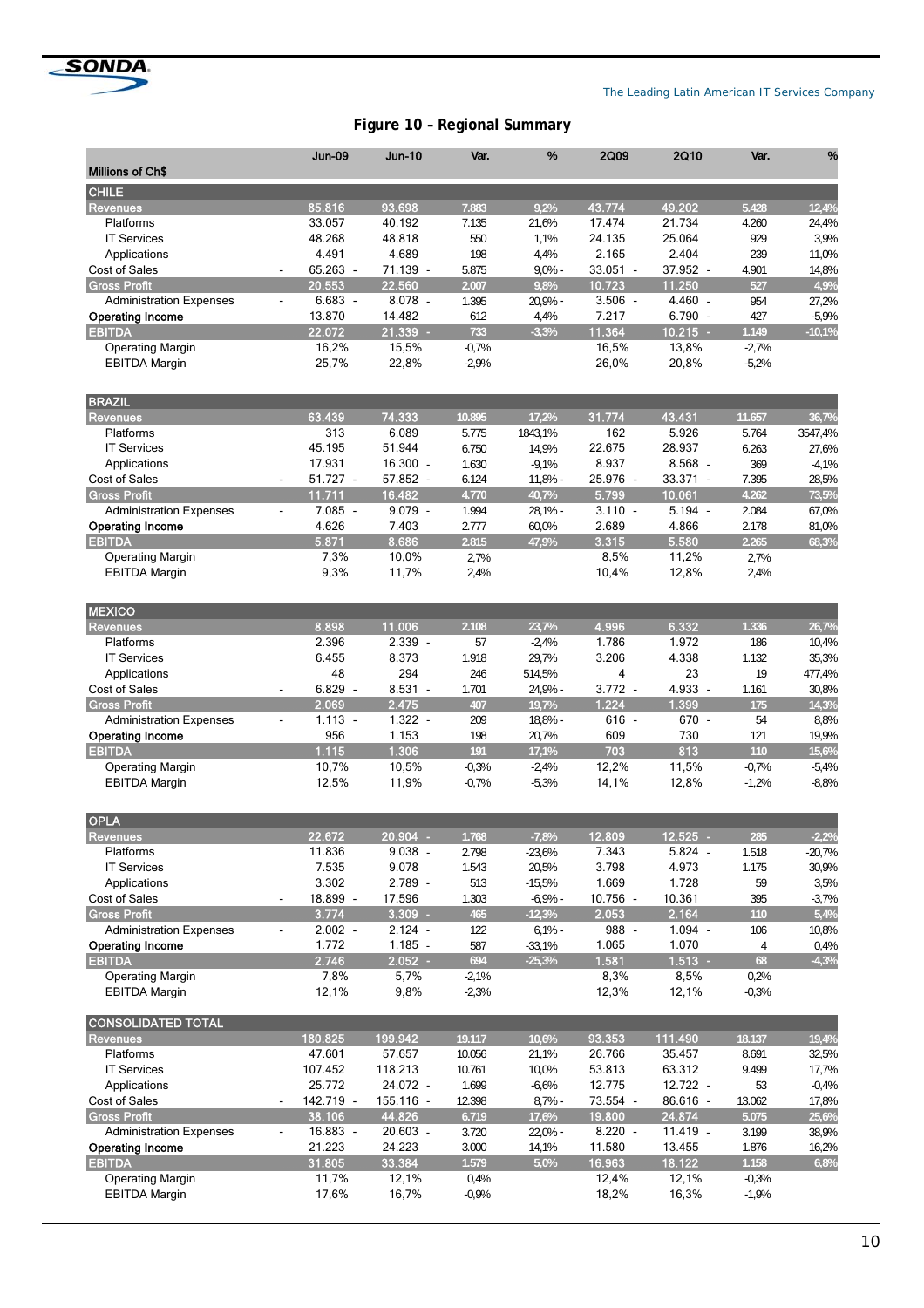

#### **4. ANALYSIS OF CONSOLIDATED BALANCE SHEET**

#### **ASSETS**

Total assets amounted to \$496,909 million (US\$908.1 million) as of June 30, 2010, with a rise of 9.6% when compared to December 31, 2009. This was mainly due to an increase of 18.6% in non-current assets, totaling \$237,928 million (US\$434.8 million). Main facts explaining these changes are:

- 35.4% increase in goodwill, reaching \$117,832 million (US\$215.3 million), primarily as a result of Telsinc, Softeam and Kaizen acquisitions
- rise of 19.6% in deferred taxes, totaling \$15,155 million (US\$27.7 million) as of June 30, 2010
- 4.4% increase in Plant, Property and Equipment, with a final balance of \$53,081 million (US\$97.0 million) as of June 30, 2010

The company continued showing an adequate liquidity position as of June 30, 2010, with a current ratio of 2.62x and a quick ratio of 1.93x. On the other hand, working capital dropped by 8.4%, from \$174,867 million (US\$319.6 million) to \$160,254 million (US\$292.9 million) as of June 30, 2010.

# **LIABILITIES**

Total liabilities reached \$191,383 million (US\$349.8 million) as of June 30, 2010, reflecting a rise of 15.1% regarding December 31, 2009, mainly as a consequence of an 26.8% increase in current liabilities, which reached a final balance of \$98,727 million (US\$180.4 million). Main changes are presented below:

- 46.1% growth in accounts payable and other payables, when compared to December 31, 2009, with a final balance of \$34,352 million (US\$62.8 million)
- rise of 62.1% in deferred revenues, totalizing \$8,497 million (US\$15.5 million)

Debt level remained low and controlled at the end of the first half of 2010, with a 0.63x financial leverage (D/E) and a 12.74x financial expenses coverage.

# **SHAREHOLDER'S EQUITY**

Shareholders' equity attributable to the owners of the company, reached \$302,325 million (US\$552.5 million) as of June 30, 2010, showing a 6.7% growth regarding December 31, 2009. This was mostly due to an increase in the other reserves account (\$9,634 million / US\$ 17.6 million), and to an increase in retained earnings (\$9,219 million / US\$ 16.8 million).

In terms of annualized profitability, ROE rose by 170 bp when compared to December 31, 2009 and reached 13.1% as of June 30, 2010, while ROA increased 110 bp, to reach 8.6%. Both indicators exceeded those reported as of December 31, 2009, basically as a result of the higher annualized net income obtained during the first half of this year.